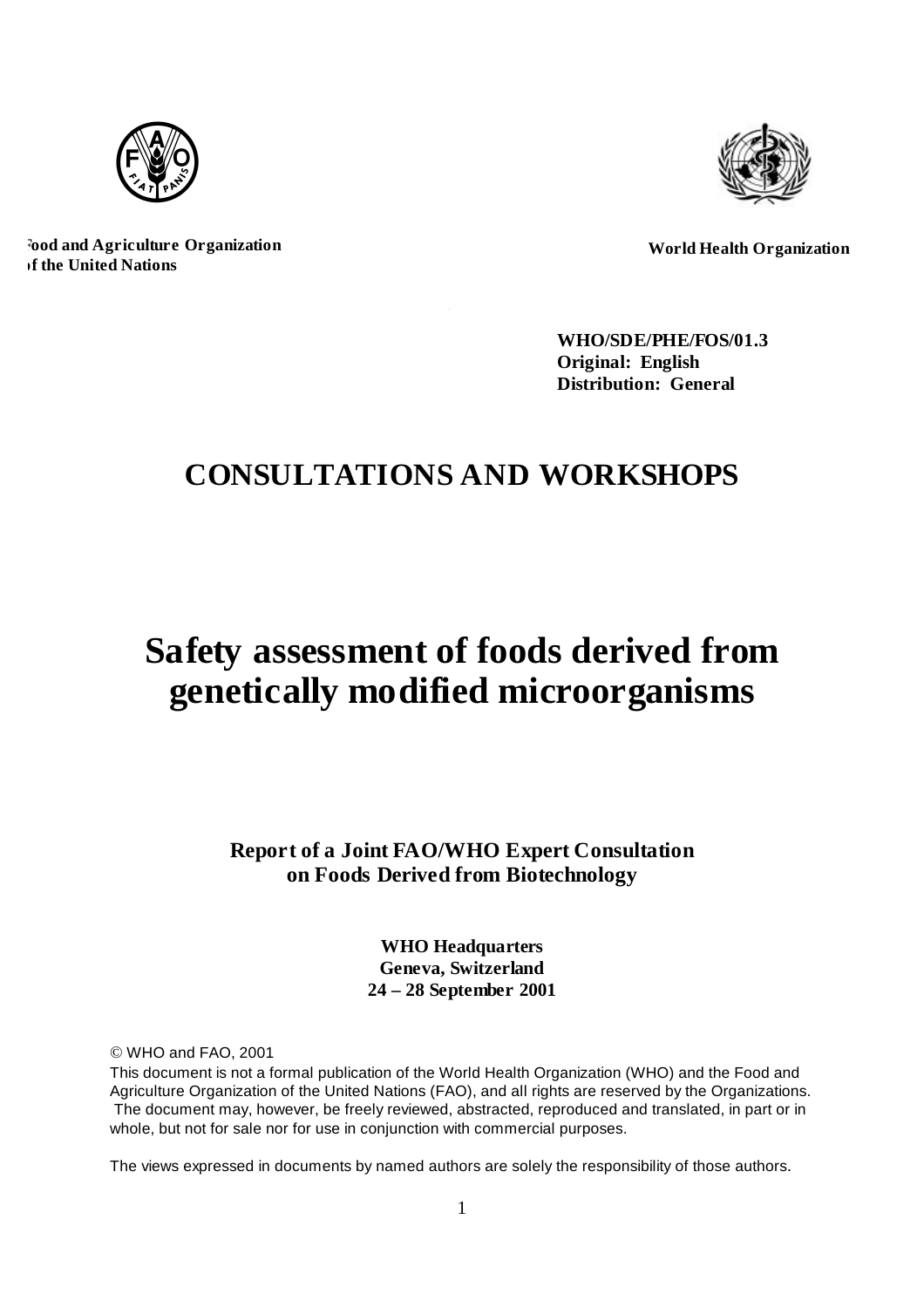## **CONTENTS**

| 1.               |               |                                                                              |    |
|------------------|---------------|------------------------------------------------------------------------------|----|
| 2.               |               |                                                                              |    |
| 3.               |               |                                                                              |    |
| $\overline{4}$ . |               |                                                                              |    |
|                  | 4.1           |                                                                              |    |
|                  | 4.2           |                                                                              |    |
|                  | 4.3           |                                                                              |    |
| 5.               |               |                                                                              |    |
|                  | 5.1           |                                                                              |    |
|                  | 5.2           |                                                                              |    |
|                  |               |                                                                              |    |
|                  |               |                                                                              |    |
|                  | 5.3           |                                                                              |    |
|                  | 5.4           |                                                                              |    |
|                  |               |                                                                              |    |
|                  |               |                                                                              |    |
|                  | $5.5^{\circ}$ |                                                                              |    |
|                  | 5.6           |                                                                              |    |
|                  | 5.7           |                                                                              |    |
|                  | 5.8           | INTERACTIONS BETWEEN THE GMM, THE INTESTINAL FLORA AND THE MAMMALIAN HOST 14 |    |
|                  | 5.9           |                                                                              |    |
|                  | 5.10          |                                                                              |    |
| 6.               |               |                                                                              |    |
| 7.               |               |                                                                              |    |
| 8.               |               |                                                                              |    |
|                  |               |                                                                              | 24 |
|                  |               |                                                                              |    |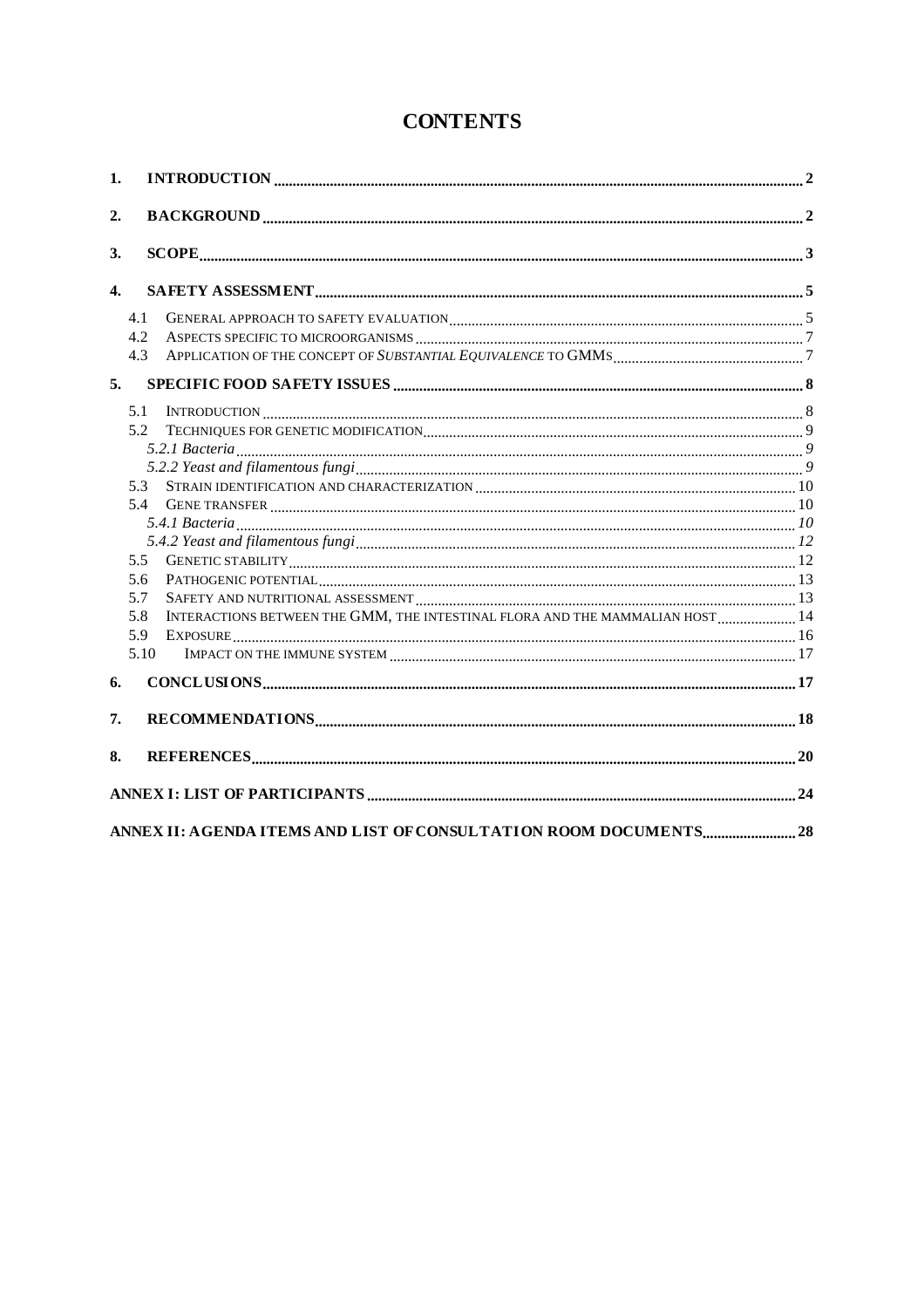## **1. Introduction**

A Joint FAO/WHO Expert Consultation on Foods Derived from Biotechnology – Safety Assessment of Foods Derived from Genetically Modified Microorganisms (GMMs) was held at the Headquarters of the World Health Organization (WHO) in Geneva from 24 – 28 September 2001. A total of 27 experts, including authors of discussion papers, participated in the Consultation. The complete list of participants is given in Annex 1.

Ms Ann Kern, Executive Director, Cluster of Sustainable Development and Healthy Environments, opened the Consultation on behalf of Directors-General of WHO and the Food and Agriculture Organization of the United Nations (FAO). Ms Kern stated that WHO and FAO have been organizing Consultations of this kind since 1990 to provide scientific and technical guidance to Member States and to the Codex Alimentarius Commission. Ms Kern also expressed the appreciation of the two Organizations to the Government of Japan for its generosity in supplying additional funding for this Consultation. She acknowledged the interest of Member States in these sometimes hotly debated issues, and the need for sound scientific advice developed and formulated by the Expert Consultations upon which Governments can base their discussions. Clear assessment and communication of scientific data is becoming increasingly important so that the scientific risk assessment process is accurately reflected in the risk management process. Ms Kern suggested that the issues of safety and nutritional assessment of foods derived from biotechnology would be even more important in the near future with the rapid development of new foods with potential benefits related to health.

The Consultation elected Dr Ian Munro as Chairperson and Dr Bodil Lund Jacobsen, Professor Ingolf Nes, Dr Ruud Valyasevi and Dr Christopher Viljoen as Rapporteurs. The Consultation also decided to ask all participants to assist Rapporteurs by drafting each of the sections of the report of the Consultation. Dr Thomas Cebula and Dr James Maryanski (USA) and Dr William Yan (Canada) took part in the discussions through teleconference from their countries.

All participants completed a Declaration of Interest as defined by FAO and WHO.

## **2. Background**

FAO and WHO have embarked on an initiative to organize a series of scientific expert Consultations to provide scientific and technical advice to their Member States. The scientific advice derived from the Joint FAO/WHO Expert Consultations can be used by the Member States of FAO and WHO directly. It will also serve as the scientific foundation for the work of the Codex Alimentarius Commission in their deliberation on safety assessment guidelines for foods derived from biotechnology presently being developed by the Codex *ad hoc* Intergovernmental Task Force on Foods Derived from Biotechnology.

FAO and WHO have to date organized two Expert Consultations. The first Consultation held in Geneva in June/July 2000 addressed the overall aspects of safety assessment of genetically modified foods of plant origin and responded to five specific questions raised by the First Session of the Task Force (FAO/WHO, 2000). The second Consultation held in Rome in January 2001 specifically addressed the allergenicity of foods derived from biotechnology (FAO/WHO, 2001).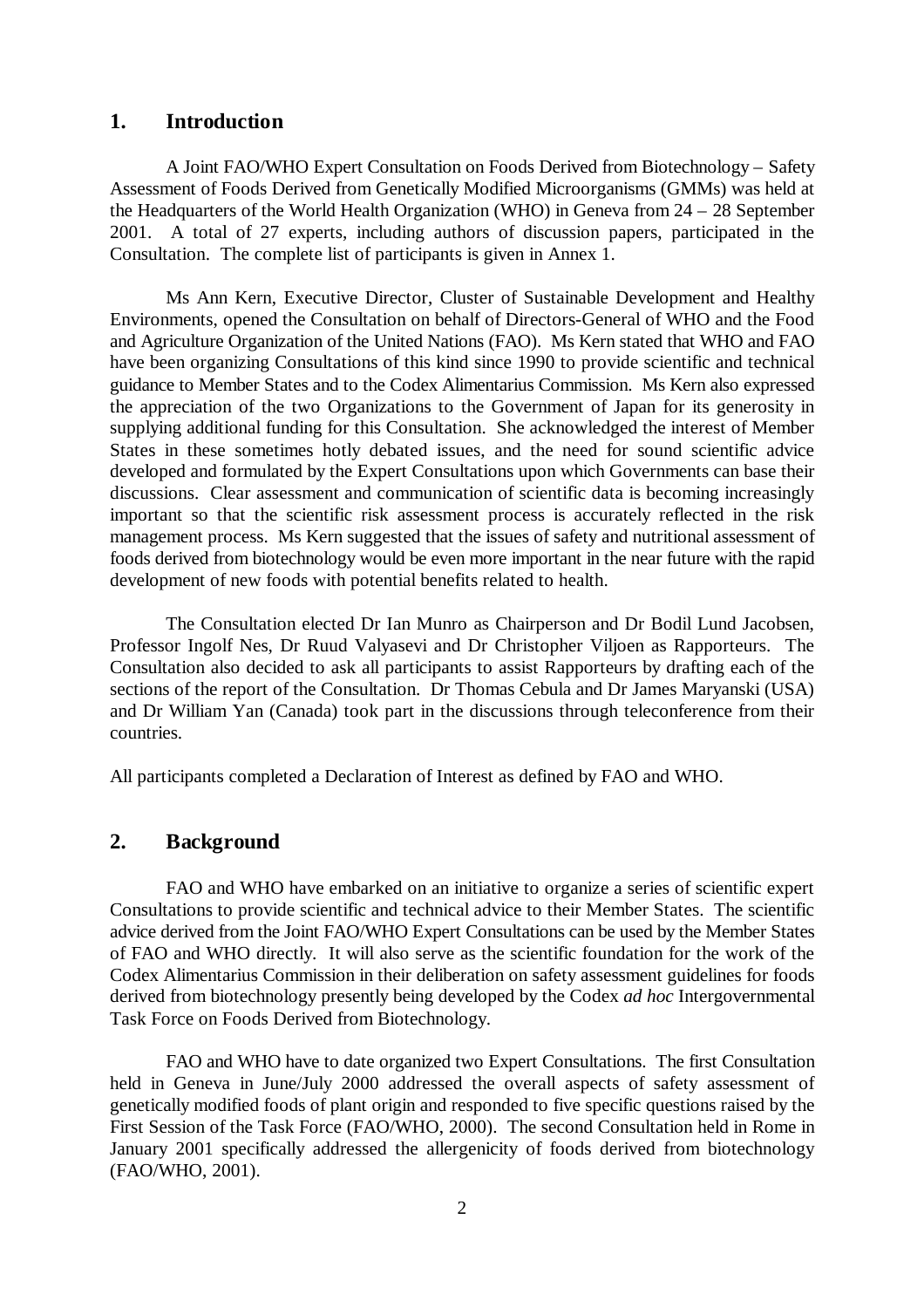At the  $24<sup>th</sup>$  Session of the Codex Alimentarius Commission held in July 2001, it was decided that the Task Force expand its work in starting the work on drafting a Proposed Draft Guideline for the Conduct of Food Safety Assessment of Modified Microorganisms in Food and established a new Working Group to prepare a draft document on this. FAO and WHO at that time announced they would jointly convene a third joint Consultation to consider the scientific aspects of the safety assessment of genetically modified microorganisms in foods in support of this new work.

FAO and WHO convened this Consultation to evaluate and build on experience gained since the previous two FAO/WHO Consultations and to assess whether currently available approaches for assessing the safety of foods and food ingredients derived from genetically modified plants could be applied to genetically modified microorganisms (GMMs). The Consultation examines unique aspects to be considered in the safety assessment of foods produced with the aid of GMMs.

The safety and risk assessment of foods, including genetically modified foods, are generally considered within a framework of risk analysis. Within this framework, reference can be made to the use of precaution in risk management and risk assessment. Ongoing discussions within the Codex system will help guide these considerations further.

## **3. Scope**

The Consultation was convened to consider criteria for the safety assessment of food derived from microorganisms that have been genetically modified using recombinant DNA techniques. Specifically, the Consultation was requested to provide FAO, WHO and their Member Countries with scientific advice in relation to the safety assessment of GMMs in food.

The Consultation agreed to the following definitions for the purposes of this Consultation:

"Genetically modified microorganisms" (GMMs) means:

Bacteria, yeasts or filamentous fungi in which the genetic material has been changed through modern biotechnology in a way that does not occur naturally by multiplication and/or natural recombination.

"Modern biotechnology"<sup>1</sup> means the application of:

- In vitro nucleic acid techniques<sup>2</sup>, including recombinant deoxyribonucleic acid (DNA) and direct injection of nucleic acid into cells or organelles, or
- Fusion of cells<sup>3</sup> beyond the taxonomic family that overcome natural physiological, reproductive or recombination barriers and that are not techniques used in traditional breeding and selection.

<sup>&</sup>lt;sup>1</sup> This definition is based on the Cartagena Protocol on Biosafety under the Convention on Biological Diversity.

 $2$  These include but are not limited to: recombinant DNA techniques that use vector systems and techniques involving the direct introduction into the organism of hereditary materials prepared outside the organism such as microinjection, macroinjection, chemoporation, electroporation, microencapsulation and liposome fusion.

<sup>&</sup>lt;sup>3</sup> Including protoplast fusion and hybridization.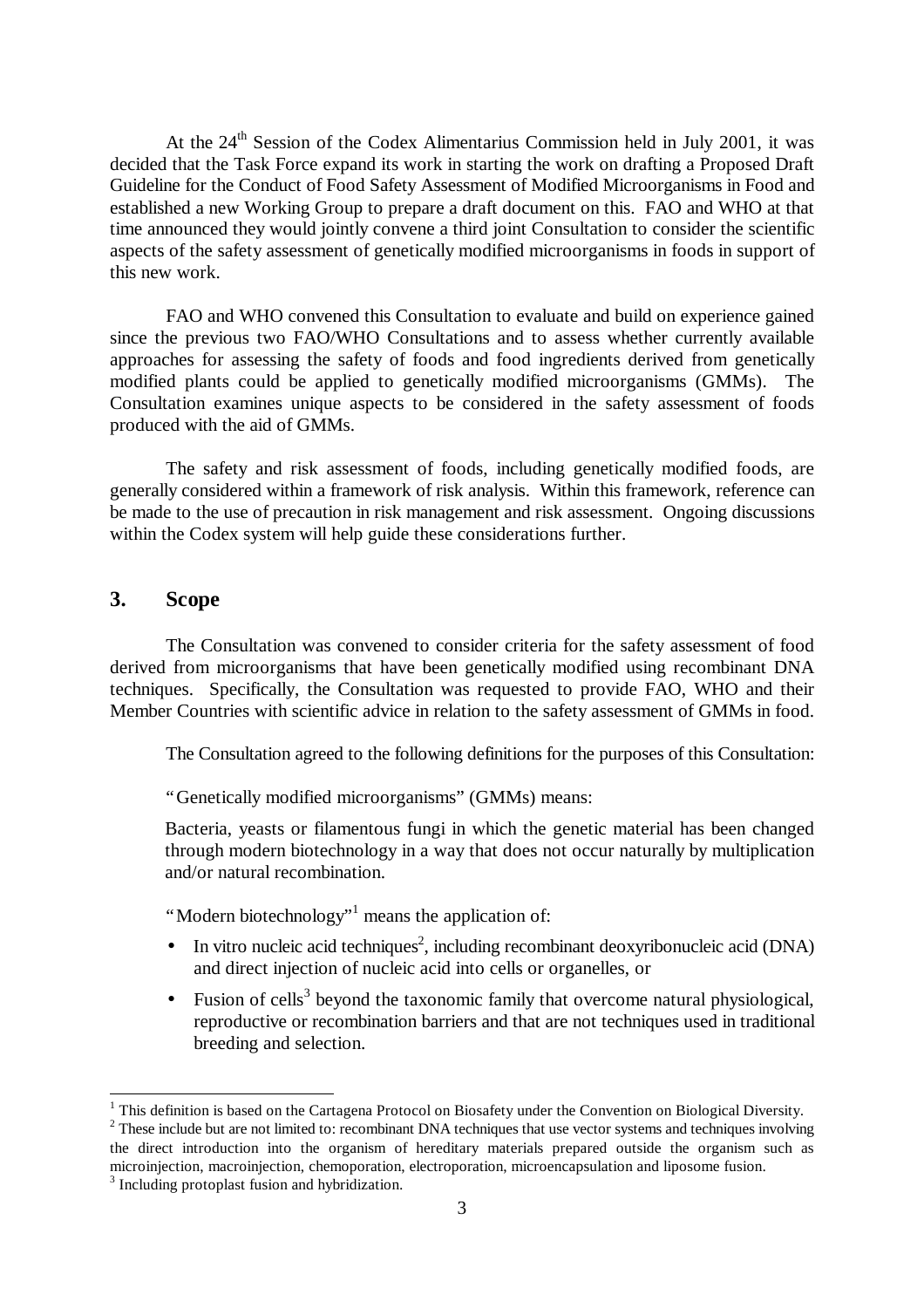The Consultation agreed to confine its discussion to food produced with the aid of GMMs, namely:

- Foods and food ingredients consisting of or containing viable GMMs.
- Foods and food ingredients consisting of or containing non-viable GMMs.
- Foods and food ingredients produced by fermentation using GMMs and from which the GMM has been removed.

The Consultation did not consider highly purified products such as food additives, enzymes, polysaccharides, flavours etc. derived from GMMs. The Consultation noted that such purified food additives have been produced and permitted in a number of countries for over a decade (e.g. chymosin) and the safety of many has been assessed by the Joint FAO/WHO Expert Committee on Food Additives (JECFA, 1999). However, the Consultation agreed that if viable GMMs and/or microbial components are present in such products, the general principles for the safety assessment of foods derived from GMMs outlined in this report could be applied.

The Consultation agreed that, although beyond its scope, the concepts and principles described in this report are equally applicable to all foods produced with the aid of microorganisms.

The report does not specifically address the presence of GMMs used for agricultural purposes such as microbial plant protection agents, feed additives, bio-fertilizers etc. that may find their way into food. However, the Consultation agreed that the general principles for the safety assessment of foods produced with the aid of GMMs could be applied in such cases.

The Consultation also recognized safety issues exist in relation to the exposure of workers (occupational health) involved in the production of the food using GMMs but found that this issue was not within the scope of this Consultation.

The Consultation did not consider environmental safety issues related to the release of GMMs into the environment as these were outside its defined scope. Similarly, it did not consider socioeconomics, risk management and public perception issues.

As background to its discussions, the Consultation received papers and/or presentations

1. General consideration of the safety assessment of GMMs in foods, including:

- Use of living microorganisms in food and perspectives on the application of genetic modification in such microorganisms;
- Methodologies available for the safety assessment of the GMMs:
- Conventional safety assessment methodologies used for foods derived from biotechnology including foods of plant origin;
- Issues specific to foods produced with the aid of GMMs, and

on:

2. Other specific topics arising in relation to the safety assessment of GMMs in food including: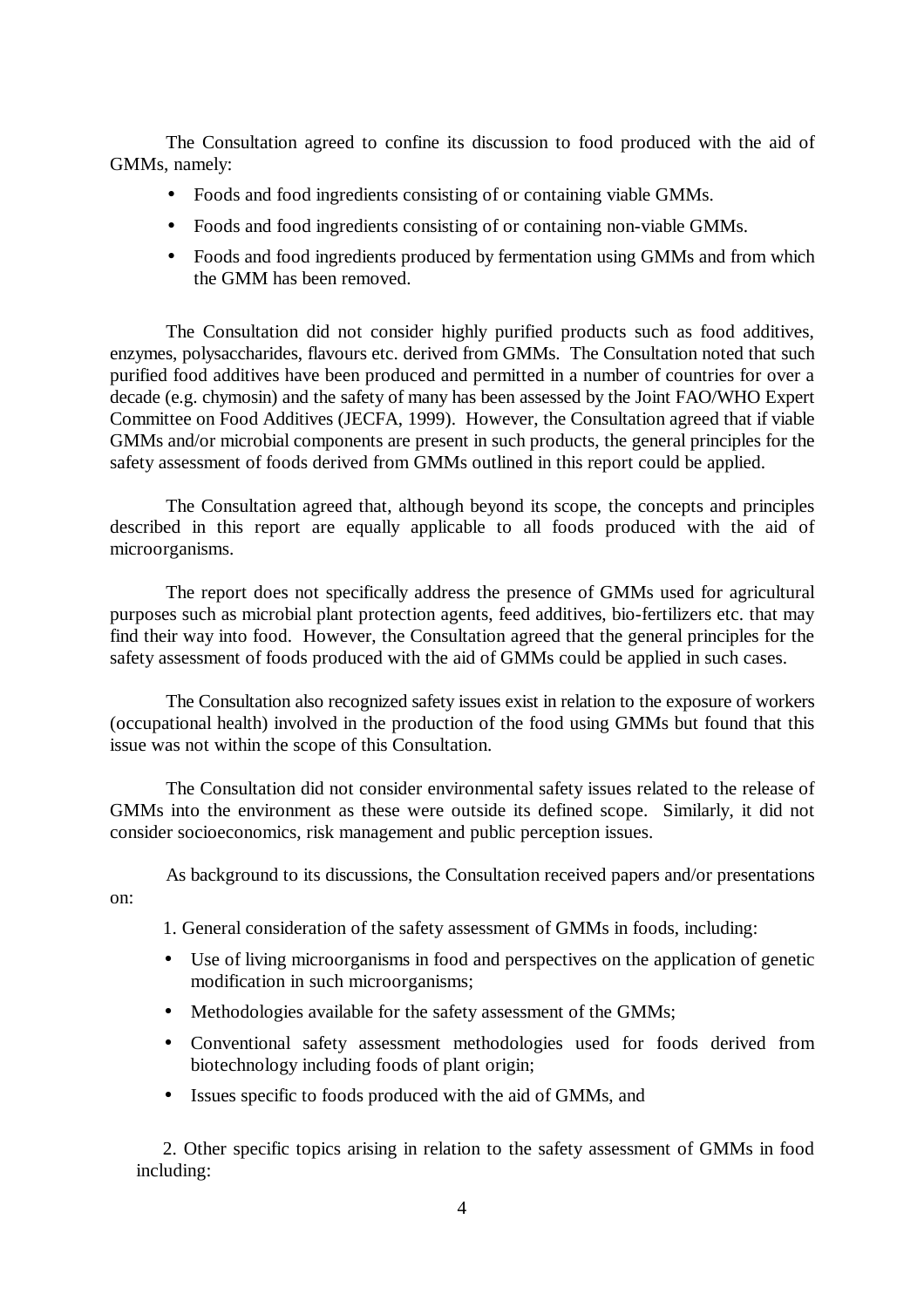- Gene transfer;
- Genetic familiarity and stability of microorganisms;
- Colonization and persistence of microorganisms in the gut and their impact on the gut ecosystem with special reference to effects on human health;
- Genetic basis of pathogenicity of microorganisms and its possible change by genetic modification;
- Nutritional and toxicological aspects of bacterial or fungal metabolites and their possible alteration by genetic modification;
- The allergenicity of microorganisms and its potential for induction or change by genetic modification; and
- Survival/propagation of microorganisms, including GMMs, in the environment and the implications to public health.

A list of agenda items and documents is given in Annex 2.

## **4. Safety Assessment**

## **4.1 General approach to safety evaluation**

Roughly one-quarter of food production involves microbial fermentation processes. This includes foods such as bread, sour dough, sour milk and cream, yoghurt, cheese, sour vegetables, fermented meat, vinegar, wine and beer. Fermentation provides a simple technique to produce food of high nutritional and hygienic quality. This technology has a long history of food use and is especially important in developing countries. The influence of microorganisms is thus of great importance to the safety and nutritional status of food. The introduction of foods produced with the aid of GMMs into the food supply brings potentially new issues of food safety. This section outlines general principles for the safety assessment of GMMs in food with reference to the established principles applied to the safety assessment of genetically modified plants and food safety issues specific to the nature and use of microorganisms in food.

Several international organizations have already addressed the issues associated with the safety assessment of novel foods including genetically modified plants and microorganisms (FAO/WHO, 1991; OECD, 1993; WHO, 1995; FAO/WHO, 1996; ILSI, 1995; Commission of the European Communities, 1997). It is generally agreed that such an assessment requires an integrated and stepwise, case-by-case approach using the concept of *substantial equivalence* (see section 4.3) that is directed by the results of a comparison between the genetically modified plant or microorganism and its conventional counterpart. The FAO/WHO Expert Consultation on Safety Aspects of Genetically Modified Foods of Plant Origin (FAO/WHO, 2000) provides important recommendations on the use of *substantial equivalence* as a concept to guide the further safety assessment process. Some authorities have developed decision trees to assist in determining the extent of testing required in specific cases (UK ACNFP, 1995; Commission of the European Communities, 1997; ILSI, 1999).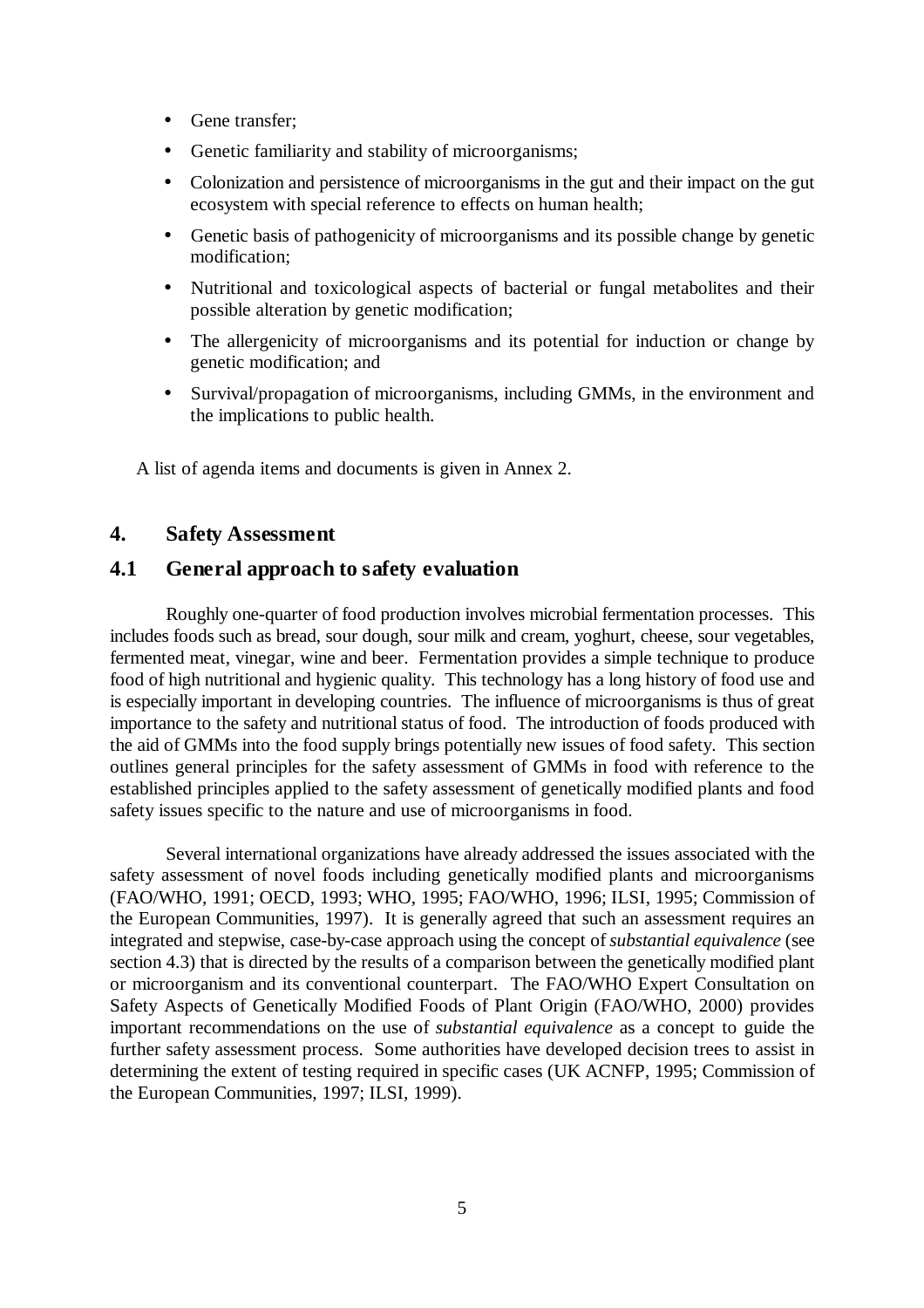The following general principles are important to consider in the safety evaluation of food produced from GMMs:

- The safety assessment should address the health aspects for the whole population, including immuno-compromised individuals, infants and the elderly.
- The safety assessment should be based on sound scientific data and should use the most appropriate safety assessment methods. If new information becomes available, the safety assessment may need to be revised.
- The safety assessment should involve the characterization of the genetic modification, including deletion or insertion of DNA sequences, characterization of recipient microorganisms, the ultimate donor organism, the vector(s) used in the construction of the GMM, the construct and the GMM itself.

Other important considerations in the safety assessment of food produced with the aid of GMMs include:

- Information on the direct and indirect exposure<sup>4</sup> of humans to the food or to the GMM itself. This should also consider the potential level of intake and dietary impact of the GMM.
- Possible secondary effects from expression of the inserted gene or the disruption of host DNA or metabolic pathways, including composition of critical macro- and micronutrients, antinutrients, endogenous toxicants, allergens, and physiologically active substances.
- The inherent differences between microbes and plants, and the influence of the food matrix on the GMM, should be taken into consideration when applying the concept of *substantial equivalence* (discussed in section 4.3).

In addition, the following elements should be taken into account in the safety assessment. This list is not exhaustive and, in some cases, not all elements mentioned will be relevant.

- Techniques used for genetic modification
- Strain identification and characterization (recipient, donor [if appropriate] and the GMM itself)
- Natural habitat
- History of use
- Gene transfer

l

- Genetic stability
- Pathogenic potential
- Characterisation and verification of the expected protein expression product of the novel DNA
- Composition of the food containing the GMM
- Safety and nutritional assessment (including potential toxicity and nutritional aspects)

<sup>&</sup>lt;sup>4</sup> Direct exposure refers to GMMs used in food production, processing or consumed as such while indirect exposure refers to exposure encountered through the application of GMMs elsewhere in the food chain (e.g. animal feeds).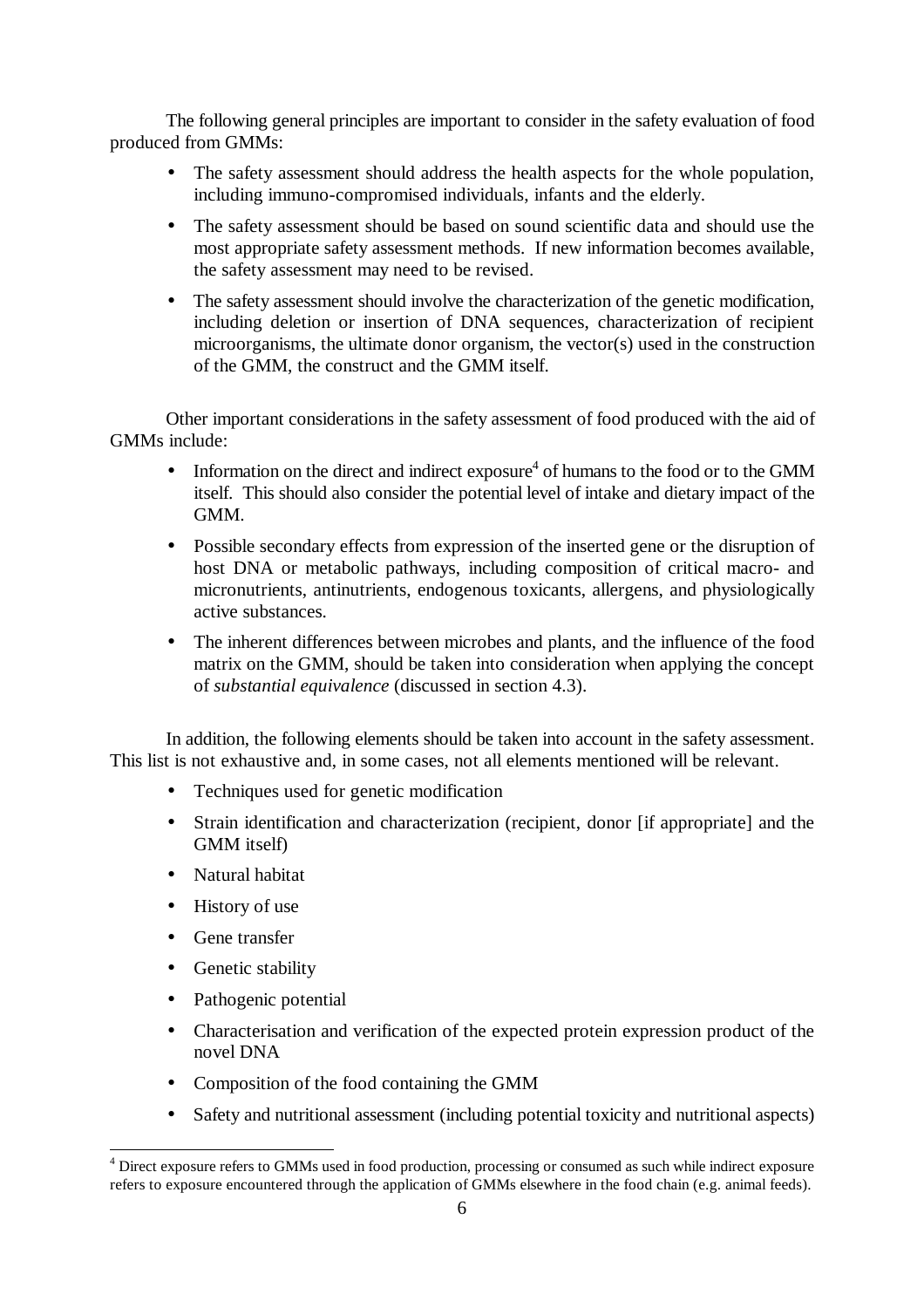- Interactions between the GMM, the gastrointestinal flora and the mammalian host
- Impact on the immune system
- Effects of processing, cooking and storage.

## **4.2 Aspects specific to microorganisms**

The genetic modification of microorganisms involves similar recombinant DNA techniques to those used in the production of GM plants. However, there are distinct genetic characteristics of microorganisms that require specific aspects of their safety to be addressed. Microorganisms that are used in food production include Gram-positive and Gram-negative bacteria, yeasts and filamentous fungi. The genome structures and the available genetic technologies differ for bacteria, yeasts and filamentous fungi, although some common techniques are used.

The ready exploitation of homologous recombination in bacteria is a major advantage that facilitates good control over genetic modification procedures. Integration sites can be used by design and unwanted DNA can be removed with relative ease. Systems for the selection and maintenance of introduced DNA can be designed using homologous genes and selection methods developed that are compatible with safe food use.

Microbial genomes are relatively small and several bacterial genomes and some yeast genomes have been sequenced, including that of *Saccharomyces cerevisiae*. The acquisition of the complete genome sequence for a particular bacterial species is now a realisable scientific objective. The availability of such genome sequence data greatly enhances the knowledge base that is available to support safety evaluation. Post-genomic analytical techniques provide a valuable opportunity to analyse gene expression at the level of the entire genome. DNA microarray technology involves the use of nucleic acid probes for all of the genes in the genome. This can be used to compare the presence of individual genes in different strains and gene expression in different strains and different environments. Proteomics separates proteins isolated from the whole cell using two-dimensional gel electrophoresis and allows comparisons to be made between strains and in different environments. Individual proteins can be identified using mass spectrometry to relate separated protein spots to specific genes.

Microorganisms used in food may remain viable during food production and following their consumption. For this reason, they have a potential to interact with the consumer both directly and indirectly. It is important to ensure that the recipient microorganisms are not pathogenic, toxigenic or allergenic and that the genetic modification does nothing to compromise this status. Also, the fate of consumed GMM and its impact on both the gastro-intestinal (GI) tract and its microflora need to be considered.

## **4.3 Application of the concept of** *Substantial Equivalence* **to GMMs**

The concept of *substantial equivalence* was developed by WHO, OECD and FAO following recognition of the limitations of conventional toxicology for the safety evaluation of novel foods. Quoting the OECD publication (1993), the concept 'embodies the idea that existing organisms used as food, or as a source of food, can be used as the basis for comparison when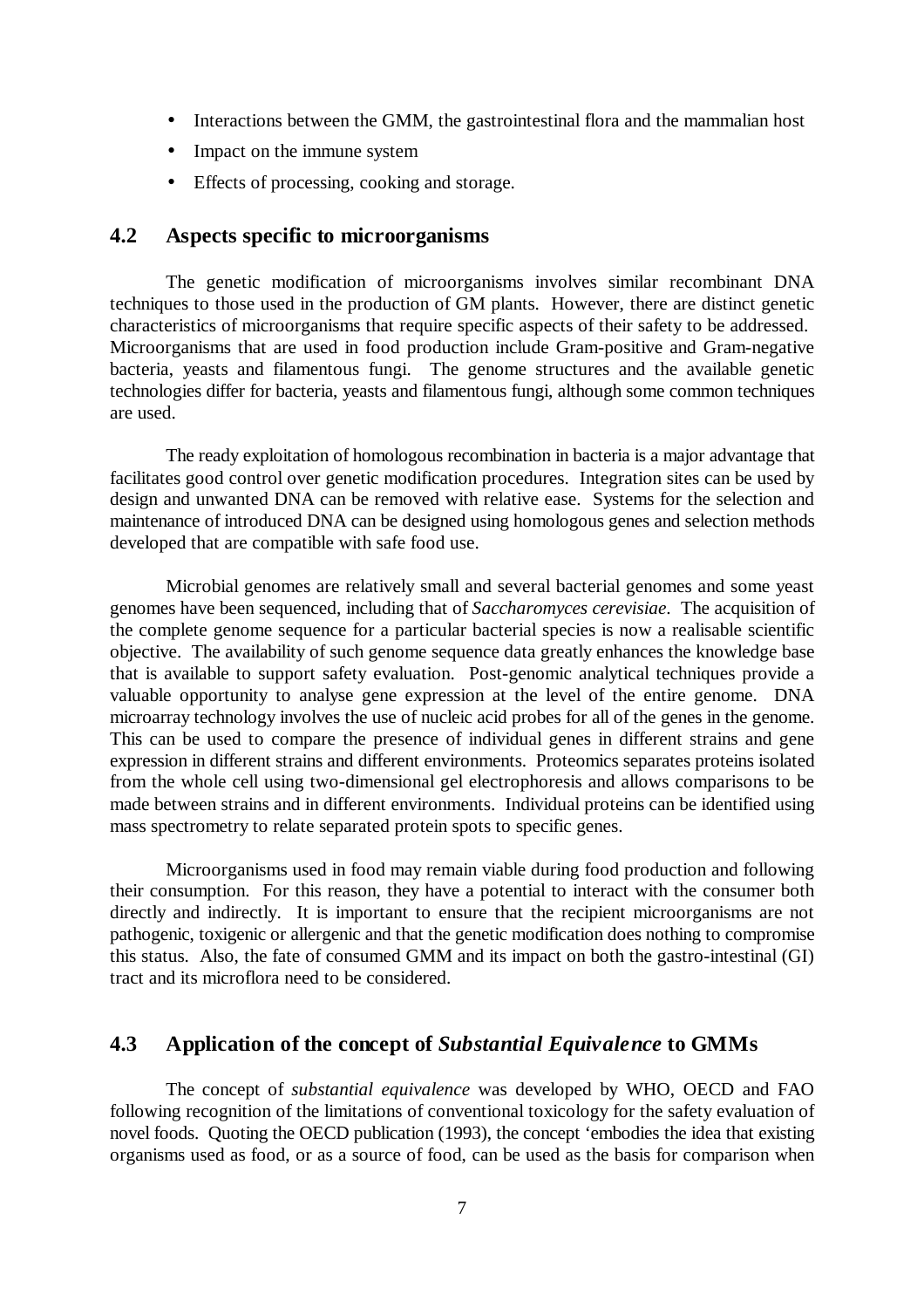assessing the safety of human consumption of a food or food component that has been modified or is new.'

The FAO/WHO report on 'Safety aspects of genetically modified food of plant origin' (2000) addressed criticism of the application of the concept of *substantial equivalence* and reaffirmed its usefulness. It emphasized that the determination of *substantial equivalence* is not in itself an end-point but rather the starting point for safety evaluation.

The concept of *substantial equivalence* is also of value for the safety assessment of GMMs. Microbial genomes have natural genetic plasticity and this may become apparent in foods or during food processing and where complex communities are involved. In addition, the gene expression of a microorganism is expected to vary according to its environment. This is especially pertinent for safety assessment where a variety of data might be gathered under *in vitro* laboratory conditions, in a food matrix, or in the GI tract following consumption. These constraints suggest that the concept of *substantial equivalence* should be applied both to the GMM itself and food produced with its aid. In applying this concept it is important to remember that minor differences can separate pathogenic strains from non-pathogenic strains of microorganisms.

The FAO/WHO report (2000) recognized the need to keep abreast of developments in genetic modification technology and noted that new methodologies, such as molecular profiling techniques, may provide a more detailed analytical comparison. The concept of *substantial equivalence* involves a targeted analysis of the composition and phenotype of the GMM compared to its conventional counterpart. Molecular profiling provides a non-targeted and more holistic approach to this analysis. Microorganisms are especially amenable to the use of DNA microarrays and proteomics. Metabolic profiling has advanced, using a range of analytical techniques, and it may be of special value in the assessment of GMMs where metabolic rerouting is the intended outcome. The major limitation of profiling is the need to accommodate the background of normal variation and the need to interpret the significance of any differences that are detected. Several steps must be taken before the full potential of these techniques can be realized in routine safety assessments. First, the methodologies must be validated to ensure their reproducibility and robustness. Then, agreement must be reached in assessing their performance. That is, what is the range of differences in a given array or profile that will be considered as "normal variation". Any profile differences considered not to be within this normal variation must be evaluated from a safety perspective.

## **5. Specific Food Safety Issues**

## **5.1 Introduction**

This section deals with specific issues that are relevant to the safety of foods produced with the aid of GMMs. These issues include the potential of gene transfer between the GMM and other organisms found in food and the GI tract. Also, the safety of genetic markers used for selection (such as antimicrobial resistance genes), and the potential of GMM interaction with the intestinal microflora and the immune system are evaluated. The discussion that follows provides an appraisal of existing knowledge on these topics and suggests scientific approaches that may be used to assess possible health risks.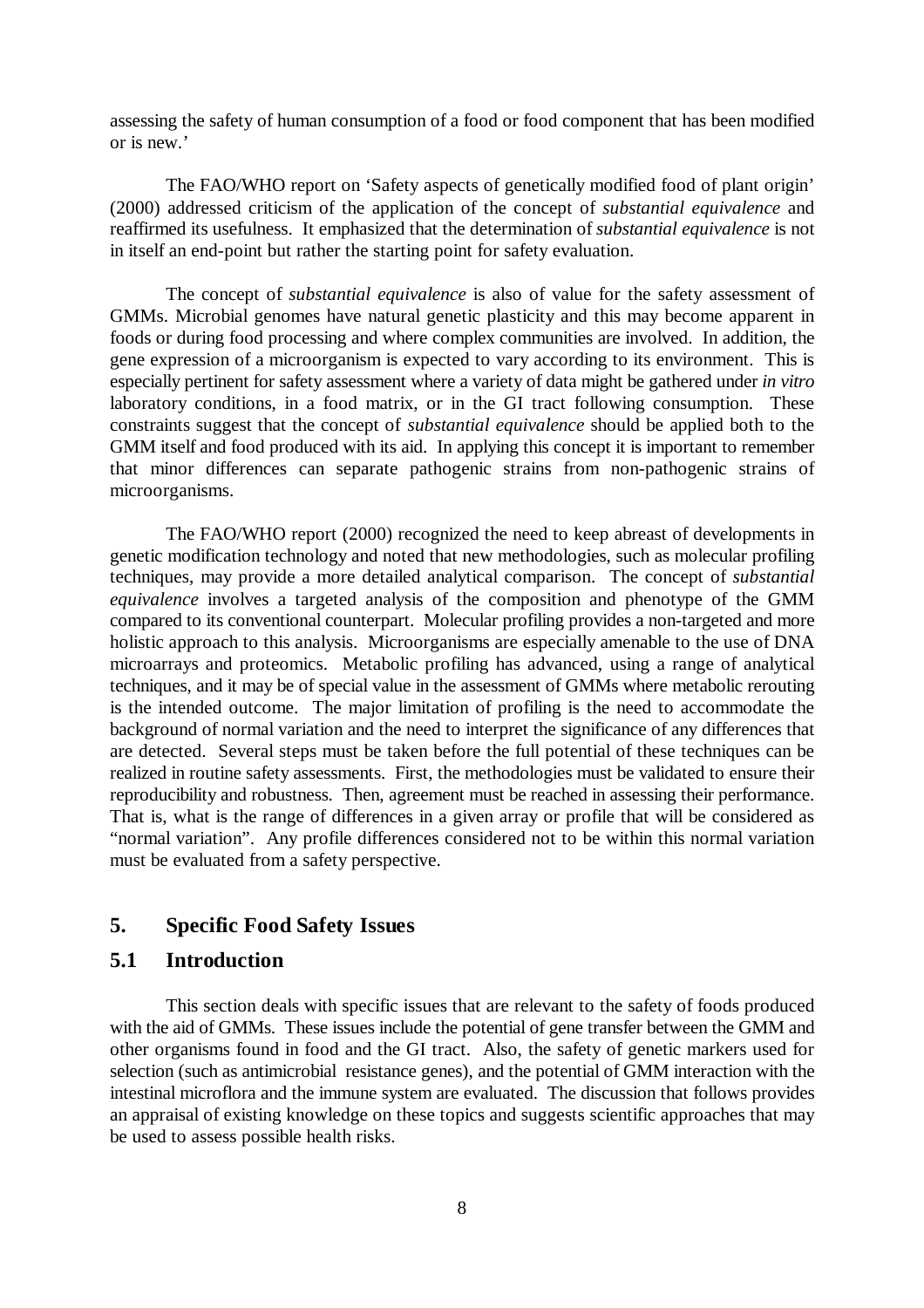## **5.2 Techniques for genetic modification**

In general, the techniques for genetic modification of microorganisms are better understood than in plants. For example, in bacteria, the inserted gene recombinant constructs can be integrated at specific sites on the chromosome or on plasmids. However, the techniques for genetic modification applied to GMMs remain an important safety consideration. The factors to be considered are discussed below.

#### **5.2.1 Bacteria**

#### 5.2.1.1 Host

The host microorganism should have a history of safe consumption either as a food or as a food component or its safety must otherwise be established.

#### 5.2.1.2 Inserted gene

The inserted gene(s) may be sourced from the same microbial species or from evolutionarily more distant organisms. The gene product of any inserted gene(s) should have a history of safe use in food or its safety should otherwise be established. The food safety evaluation will be facilitated by reducing to a minimum any extraneous DNA sequences.

#### 5.2.1.3 Vector and construct

The DNA sequence of the whole vector should be characterized, including replicons, promoters, selective markers, linkers, and any foreign DNA, in case the vector is part of the GMM. It is recommended that vectors consisting only of nucleotide sequences from microorganisms with a history of safe use in food should be used. Any selectable markers should be carefully chosen and based on safe use. Information on the sequence similarities and the protein function of the selective marker should be available to assess any safety hazard. In particular, antimicrobial resistance markers should be avoided and not be present in the final GMM. Several techniques are available to remove selectable markers in GMMs, such as sequence specific recombination.

#### 5.2.1.4 Methods of DNA transfer to the host

Methods of transfer of DNA into microorganisms can involve physical, chemical or biological approaches. DNA transformation methods that minimize major genetic rearrangement in the host genome should be used. When the inserted gene is integrated into the genome, the nucleotide sequence of the flanking regions at the integration site of the chromosome should be characterized.

#### **5.2.2 Yeast and filamentous fungi**

Most methods of genetic manipulation for bacterial systems can also be applied to yeast and filamentous fungi used in food production, thus similar safety considerations as in bacteria should be applied. Specific cloning vectors (e.g. centromeric plasmids, yeast artificial chromosomes, plasmids based on killer factor determinants etc.) have also been constructed. Reliable methods are available in certain species for directed integration of *in vitro* modified or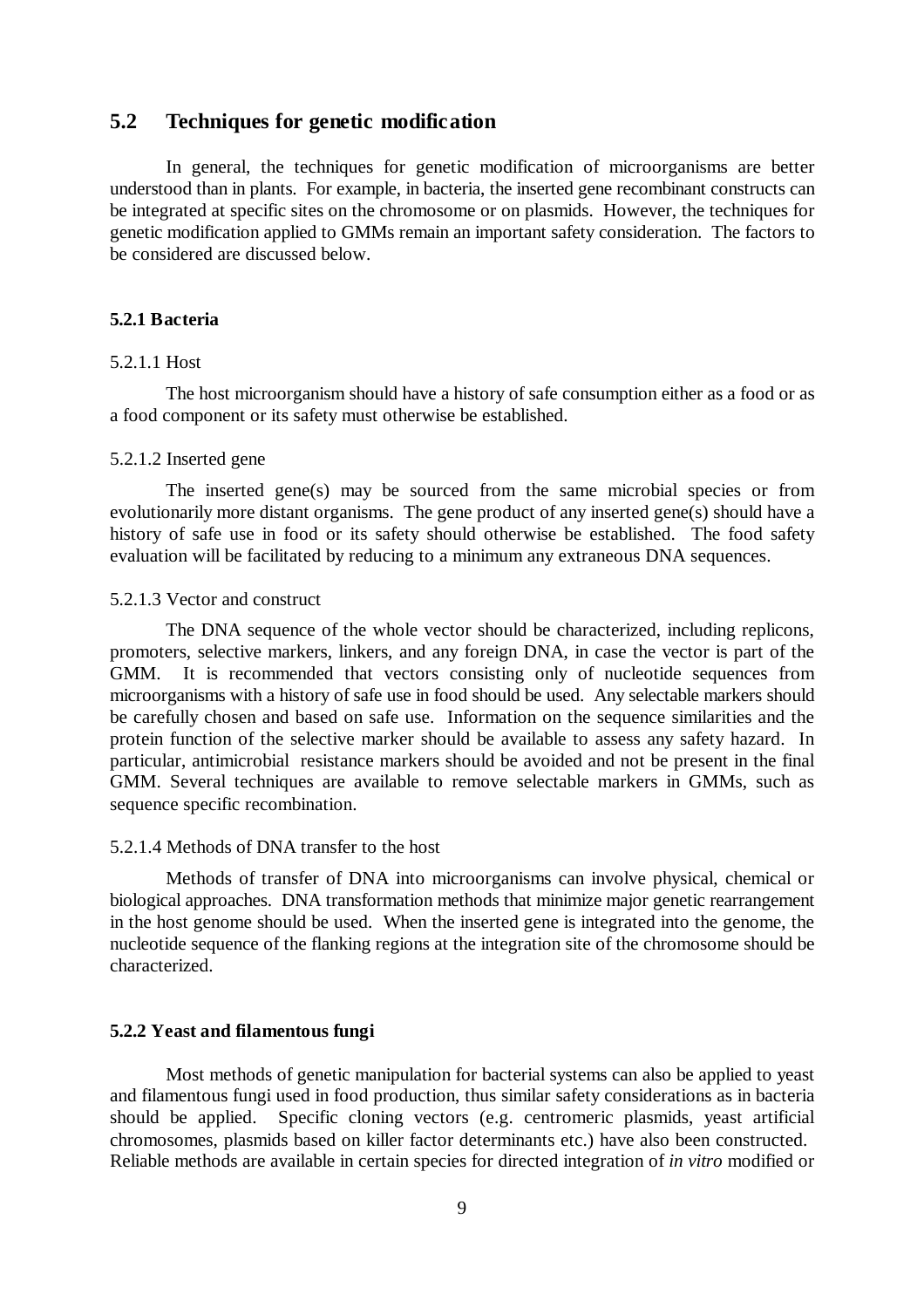composed gene constructs into specific chromosomal sites and for deletion of genes. Transgenic constructs made by these methods are highly stable during vegetative propagation of cells. They can, however, recombine at mating with related strains of the native mycoflora. In species with less developed genetics, there is insufficient information available on the recombinant processes to precisely predict the mechanism and the site of integration of novel genes. For this reason, methods currently used for genetic manipulation of yeast and filamentous fungi may allow integration at variable sites, resulting in transgenic strains with variable biotechnological performance and genetic stability.

## **5.3 Strain identification and characterization**

First and foremost, the host microorganism should be safe, well characterized and stable. The origin of the strain should be known. Proper state-of-art taxonomy should be applied to describe the strain. Although many genotypic and phenotypic methods exist, each with its own merits and limitations, the Consultation recognized the need for the host microbial strain to be adequately characterized from a scientific, manufacturing, and safety perspective. This currently includes DNA/DNA hybridization and 16S rRNA sequence determination which provide crucial information on taxonomic classification of the organism. Standard physiological/biochemical methods for phenotypic characterization are commercially available and are commonly used. Information on pathogenic traits within the host genus can also provide important guidance for the characterization.

Secondly, the GMM strain produced should be as safe as the host organism. The novel status of the GMM strain, including its phenotypic and genotypic characteristics, should be characterized in order to assess its safety. Existing molecular techniques provide precise tools for such characterization and for the comparison of microorganisms at species and strain level. Comparative assessment of the GMM strain with its host strain can be undertaken using approaches such as restriction analysis, random amplified polymorphic DNA analysis (RAPD-PCR), amplified fragment length polymorphism analysis (AFLP), protein profiling etc. Further analysis can extend to genome sequencing.

Additionally, the effects of the genetic modification on the properties of the host organism, the desired stability of the genetic system, and the desired functional properties of the gene construct are important factors that should be considered in the GMM.

## **5.4 Gene transfer**

#### **5.4.1 Bacteria**

Prokaryotic microorganisms have developed a variety of mechanisms by which they can transfer DNA to other cells. This can result in the transfer of heritable traits. These transfer mechanisms allow bacteria to respond to environmental changes by acquiring new genetic information that might provide a selective advantage under changed environmental conditions. An example would be the worldwide spread of antimicrobial resistance genes among microorganisms since the introduction of antimicrobial agents in human health care, veterinary medicine and agriculture. One mechanism of gene transfer, termed *conjugation*, relies on a plasmid (autonomously replicating DNA molecule) in the donor cell or the presence of conjugative transposons in the chromosome. These genetic elements direct cell-to-cell contact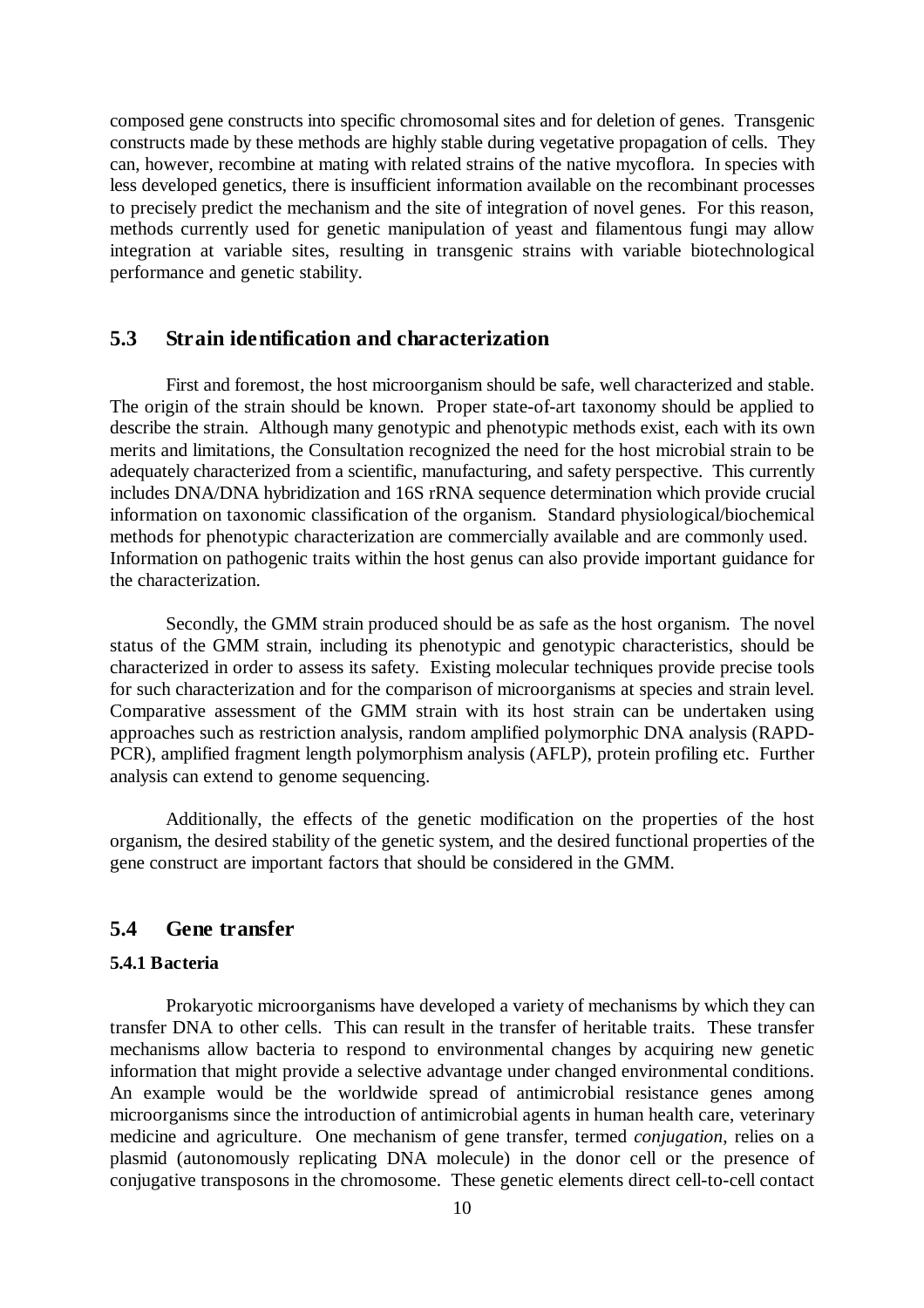during which a copy of the plasmid or the transposon is transferred to the recipient cell. Various types of plasmids have been identified in bacteria and some of them can elicit the transfer of other plasmids that do not have capability for their own transfer (Clewell, 1993).

In nature, bacterial populations and communities often contain considerable fractions of cells with plasmids, and several different plasmids may be present in the same cell. Plasmids and transposons may confer new properties to the cells. Conjugative gene transfer from bacteria to eukaryotic cells, including plant cells, yeast, filamentous fungi and animal cells, has been observed (in nature or in experimental systems).

*Natural transformation* is another gene transfer process that involves the active uptake of extracellular DNA by bacteria into their cytoplasm. This process has so far been identified in a limited number of bacteria belonging to major trophic and taxonomic groups (Lorenz and Wackernagel, 1994). DNA uptake occurs mostly during a specific growth phase of cells (*competence*). Both chromosomal DNA fragments and plasmids can be taken up. Under particular physical or chemical conditions, DNA may enter bacteria that do not actively take up DNA (a type of transformation often used in gene technology).

Finally, transfer of bacterial genes can also occur by *transduction* wherein transfer is mediated by bacterial viruses that have incidentally packaged DNA of the last host cell instead of viral DNA (Masters, 1996).

Conjugative processes, transformations and transduction may occur within members of a species but also between members of different species and genera. Extensive studies, including whole genome sequence analyses, have indicated that horizontal gene transfers have strongly contributed to the genomic structure of bacterial species. Other studies provide evidence that various gene transfer mechanisms are active in natural habitats of bacteria including soil, sediment, river epiliton, rhizosphere, phylloplane, foodstuffs, intestine, mammalian oral cavity (Lorenz and Wackernagel, 1993; Bräutigam et al., 1997; Davison, 1999; Mercer et al., 2001).

DNA transferred to a new host cell may establish by genomic integration (e.g. homologous recombination; de Vries et al., 2001) or by plasmid formation (e.g. when an origin of replication is present). Establishment may be inhibited, for example, by lack of nucleotide sequence homology or the presence of restriction endonucleases (Davison, 1999; Majewski, 2001). When the new genetic information provides a selective advantage to the cell, the trait may become fixed in the population when selection pressure prevails long enough. Gene transfer processes must be considered as part of the nature of prokaryotic organisms (Syvanen and Kado, 1998). Clearly, the spread of a gene or a gene assembly, as well as the formation of new gene assemblies, in the microbial community is mainly driven by the selection pressure in the habitat (Lawrence and Roth, 1998).

In order to reduce the potential for the spread of a recombinant construct, its chromosomal integration may be preferable to localization on a plasmid. To limit the selection of bacterial strains coexisting with the GMM into which the recombinant construct has been unintentionally transferred, genes in the construct that could provide a selective advantage under certain conditions should be avoided (e.g. antimicrobial resistance determinants). Finally, to limit the chance of unintended integration into other genomes, any sequences that would stimulate such integration should be avoided in the construct.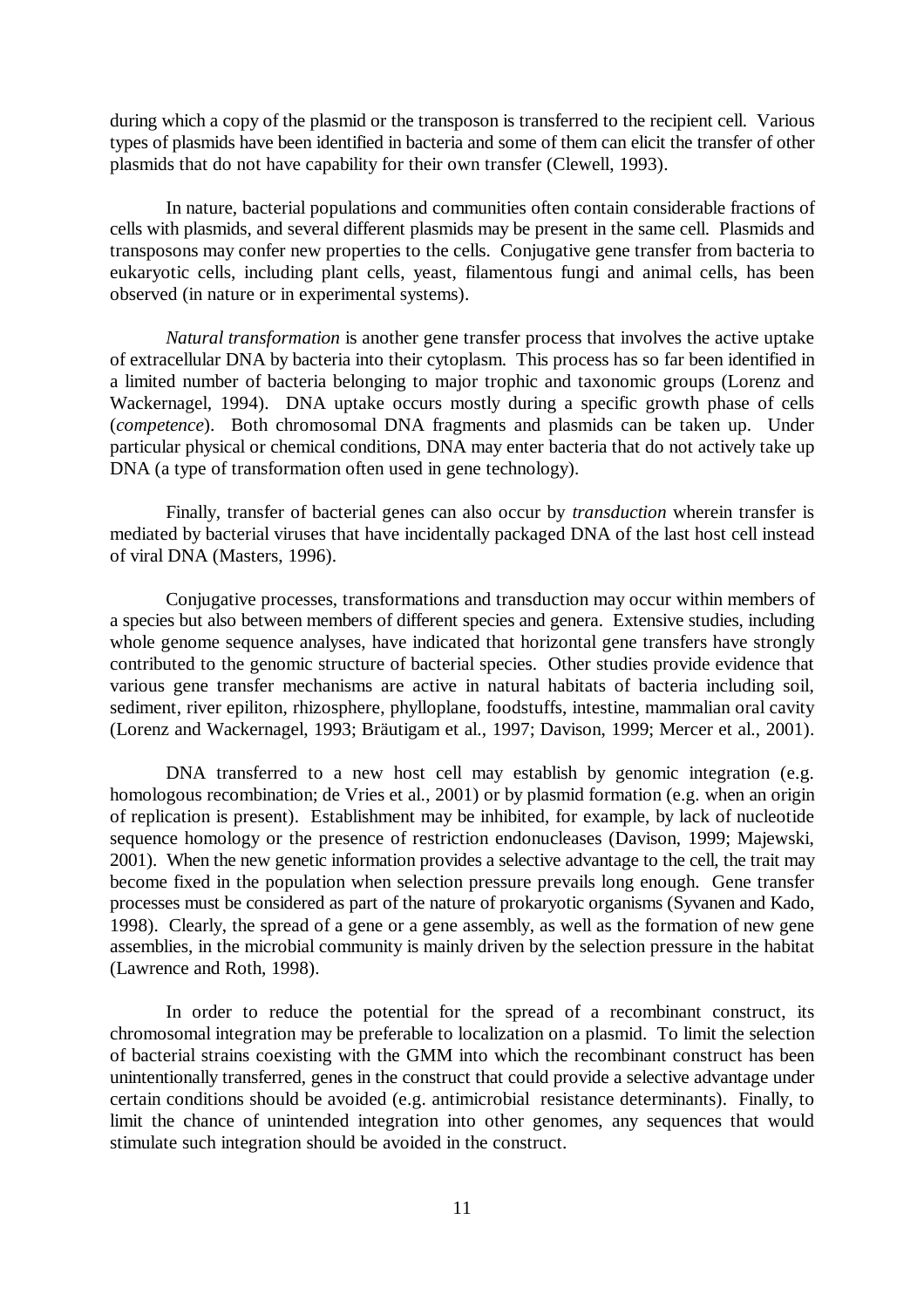#### **5.4.2 Yeast and filamentous fungi**

Due to the more complex structure of the eukaryotic microorganisms, the processes for gene transfer in yeast and filamentous fungi are different to bacteria. Natural cell-hybridization and genetic recombination occur frequently in species that have sexual (mating, meiosis and sporulation) or parasexual (anastomosis, nuclear fusion and haploidisation by gradual loss of chromosomes) life cycles. In certain genera, interspecific hybridization can also occur between closely related species.

Synthetic gene transfer from yeast to mammalian cells has also been successfully demonstrated using yeast artificial chromosomes (YACs) which have significant potential as gene therapy vectors (Giraldo and Montoliu, 2001; Fabb and Ragoussis, 1995).

## **5.5 Genetic stability**

The chromosomes of microorganisms are generally much more fluid than the chromosomes of higher eukaryotes. They grow faster and are required to adapt rapidly to changing environments. They are consequently more prone to genetic change than higher organisms. In bacteria, various mechanisms of horizontal gene transfer have been identified and are frequently seen. Further, mobile genetic elements are actively involved in reorganization of the genetic material of bacteria, and this may result in new phenotypic properties, gene inactivation, destabilization of the integrity of the genetic material, and gene loss. Mobile DNA elements include insertion sequences (IS), transposons, plasmids, and prophages. Many bacteria have large numbers and different types of IS elements and some of these are very active in transposition. Such genetic changes often happen in a non-random way and may include participation of specific DNA sequences.

Genomes of certain yeasts and filamentous fungi are also prone to undergoing rearrangements. These changes take place during cultivation and are probably due to spontaneous transpositions of mobile elements (e.g. Ty retrotransposons) and chromosomal segments (manifested in chromosomal length polymorphism).

The genetic plasticity of microorganisms (Stibitz and Yang, 1999; Brunder and Karch, 2000; Le Bourgeois et al., 2000) may influence the fate of the recombinant DNA in a GMM, and therefore this has to be taken into consideration when the stability of a GMM is evaluated.

The genetic stability of the recombinant DNA molecule is also dependent on the localization of the cloned gene(s), whether it is on the chromosome or on a plasmid. Plasmids can be lost by segregation or integrated into the chromosome or other plasmids. If the vector system is chosen carefully, one will expect that in either of the two cases – high copy number vector and chromosomally integrated insert DNA – the stability of the new genetic information will follow basic biological mechanisms and the stability of the transferred genes should be comparable with that of host genes. If high stability is required, one should not include DNA sequences that may represent a risk for stability, sites for known transposons and IS element insertions, or attachment sites for temperate phages.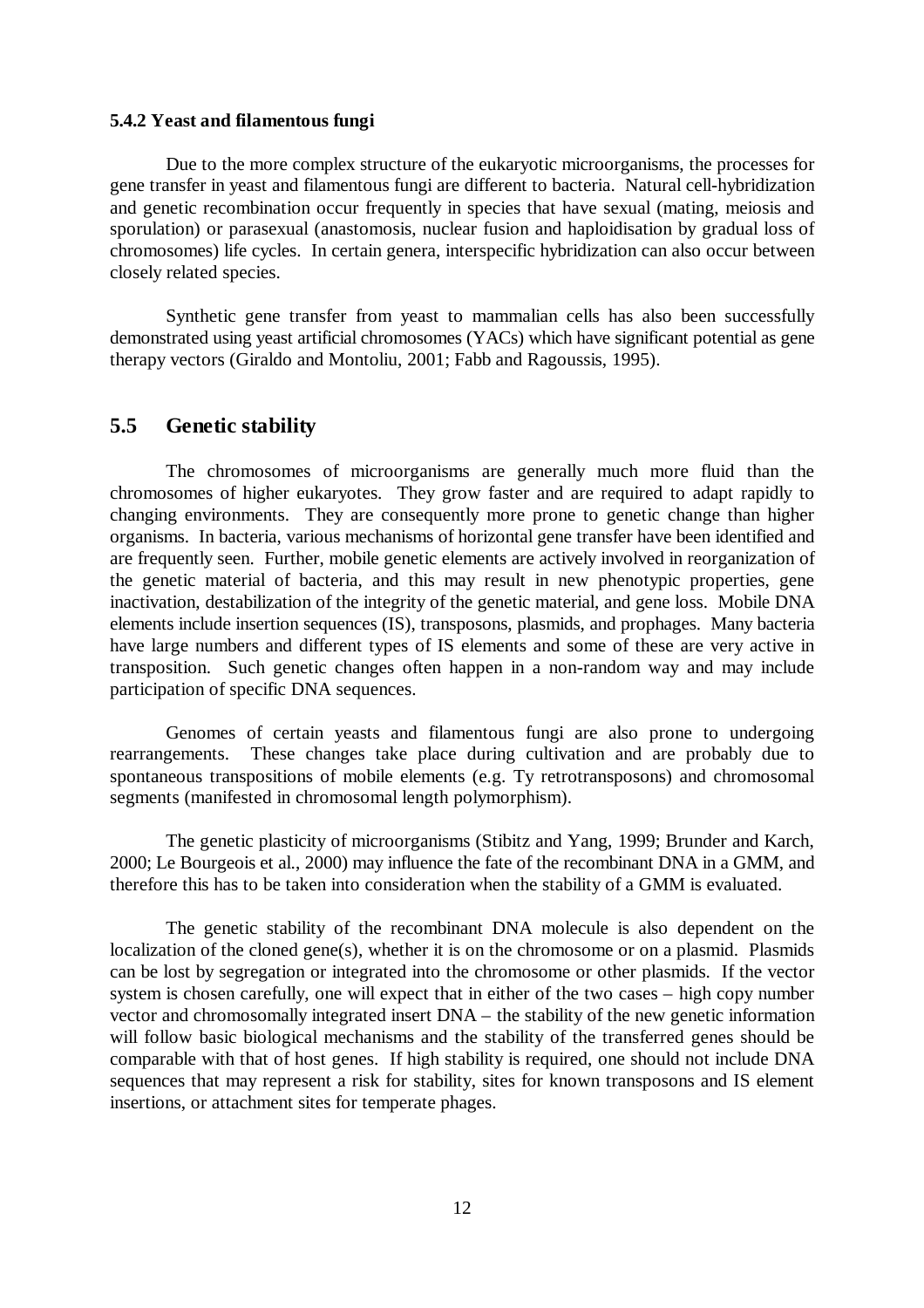## **5.6 Pathogenic potential**

Microorganisms used for the production of fermented food (e.g. acetic, propionic, and lactic acid bacteria, yeasts and certain filamentous fungi) have a long history of safe use. Although some enteric lactic acid bacteria have, in rare instances, been identified as the cause of bacteremia or endocarditis in patients with severe underlying disease, they can by no means be regarded as food-borne pathogens (Gasser, 1994).

Foodborne pathogens are either invasive and/or toxinogenic in the food or in the human intestine. Opportunistic pathogens in food may not be hazardous for the healthy consumer, but may pose a threat to some health-compromised persons. The genomes of many of the important food-borne pathogens and of some opportunistic pathogens have been fully sequenced, and the genes responsible for pathogenicity traits have been identified (Finlay and Cossart, 1997; Morschhauser et al., 2000). This opens the way to identify similar genetic information in the genomes of microorganisms used in food fermentation. Of the several genomes of microorganisms used in food fermentation that have been completely sequenced, two examples (*Saccharomyces cerevisiae* and *Lactococcus lactis*) have been published and reported to be free of known pathogenicity traits. If strains of species known to carry potential toxin genes are subjected to genetic modification, they must not carry such genetic information.

The long history of safe use and the available genetic evidence suggest that the genetic background of the majority of microorganisms used for food fermentation is free from pathogenicity islands and other pathogenicity determinants.

In addition to this, the following need to be considered:

- The genetic modification could produce a metabolic imbalance that may enhance the level of common metabolites that are normally not toxicologically significant in food to levels that are unacceptable (e.g. formic acid, acetaldehyde, biogenic amines in lactic acid bacteria or yeast; cyclopiazonic acid or roquefortin in *Penicillium camemberti/roqueforti*).
- The genetic modification could switch on genes coding for normally unexpressed toxins in the microorganism.
- The genetic modification [i.e. the expression of new protein(s)] could change the "cross-talk" between the microbe and the intestinal immune system of the consumer leading, for example, to an undesirable immune reaction or undesirable reactions with other cells (e.g. enterocytes) of the GI tract.

The first and second of these points may be addressed with *in vitro* studies. The third point may need to be addressed by *in vivo* studies in suitable animal models or human volunteers. If required, such studies will need to be carried out in accordance with good practice guidelines and ethical standards.

## **5.7 Safety and nutritional assessment**

As highlighted in section 4.3, the assessment of the safety and nutritional aspects of GMMs should take into consideration the outcome of comparisons according to the concept of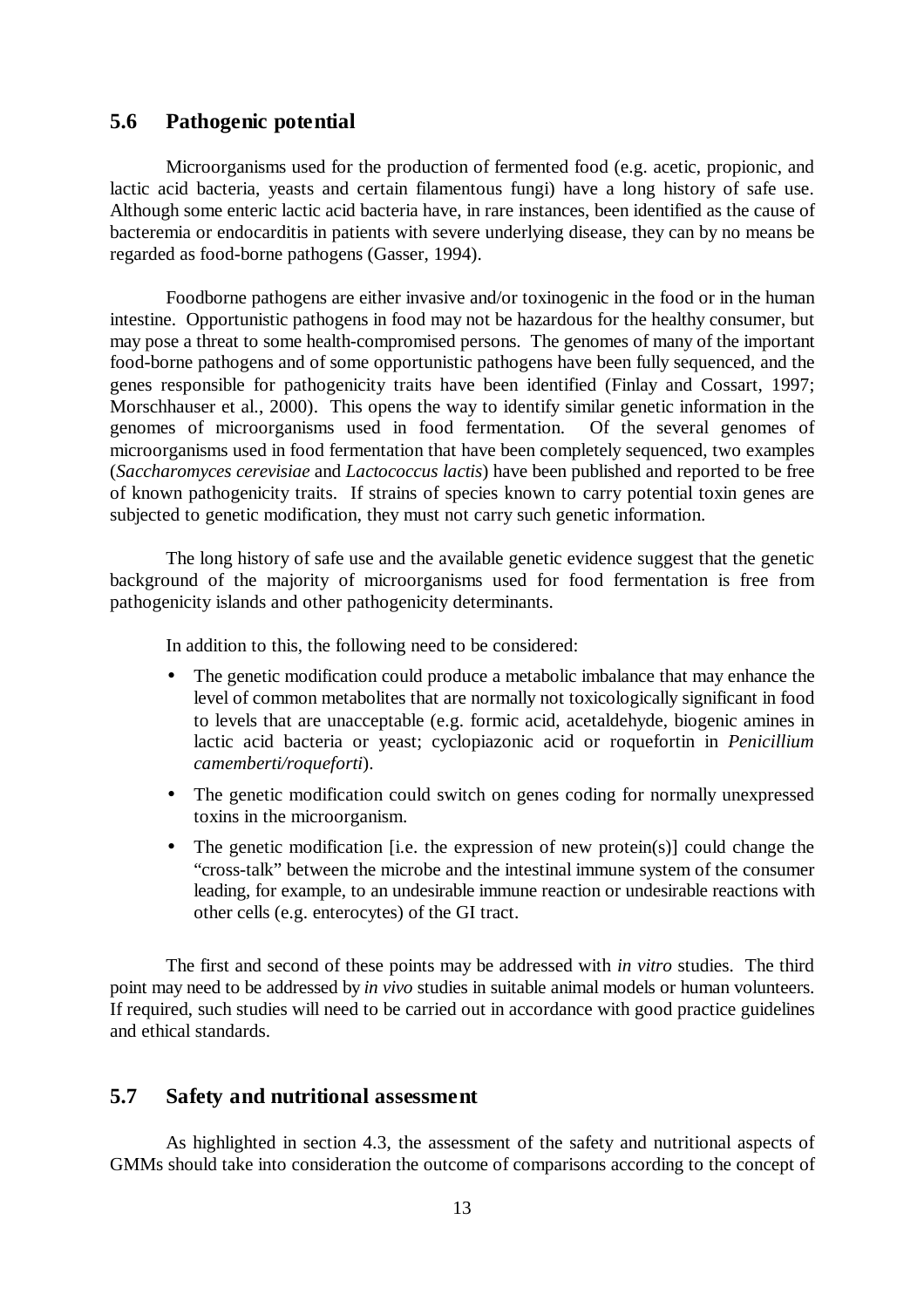*substantial equivalence*. When deemed appropriate, animal studies may be used to evaluate the safety of GMMs where the recipient organism, donor organism or gene or gene product do not have a history of safe use in food. However, as previously noted, animal studies have both strengths and weaknesses (FAO/WHO, 2000). While animal studies may be useful for identifying potential hazards in food produced with the aid of GMMs, and in certain cases to establish dose–response relationships, the major limitation is that the response in the animal has to be correlated with that in humans. Often, differences in the anatomy and physiology of animals and humans lead to substantial differences in dose relationships between the two and this needs to be taken into consideration in the interpretation and assessment of the relevance of animal studies on food produced with the aid of GMMs.

The safety of GMMs intended for use in food should be evaluated in terms of the food matrix in which they are consumed and this raises issues regarding the safety assessment of whole foods using animal safety studies. Guidance regarding the role of animal studies in assessing the safety of whole food products has been provided by previous consultations (FAO/WHO, 1991; 2000). Further advice concerning the role of animal studies in the safety assessment of whole foods has been given by the Scientific Committee for Food (Commission of the European Communities, 1997) and the UK ACNFP (1995, 1999).

In the use of animal studies, it is important that the experimental design addresses the specific safety issue under investigation. The following considerations (*inter alia*) should be taken into account when designing animal feeding studies:

- The use of appropriate and relevant control groups.
- Dose to be administered.
- Endpoints to be measured (for example the impact on the microflora and the GI tract).
- Statistical power.
- Duration of the test.
- Rigorous control of confounding factors.

Previous recommendations with regard to animal testing are not specific for GMMs and it is therefore recommended that guidelines be established to assess when and what kinds of animal studies are appropriate for testing GMMs.

## **5.8 Interactions between the GMM, the intestinal flora and the mammalian host**

Throughout adult life, the human gastrointestinal (GI) tract is populated by a huge number (up to  $10^{14}$ ) of live microorganisms, outnumbering the number of somatic cells by 1–2 orders of magnitude. The exact composition of the flora, estimated to consist of at least 400 species, is poorly known, as the majority of species cannot be routinely analyzed by commonly used cultivation methods or molecular biology techniques. The flora fluctuates qualitatively and quantitatively from the oral cavity (dominated by lactic acid bacteria, streptococci and certain anaerobic species, to the stomach (transient acid-tolerant organisms), to the small intestine (with a transition to colon-like flora), to the colon where bacterial densities up to  $10^{12}/g$  dry weight are reached. The colonic microflora is dominated by anaerobes like *Bifidobacterium*, *Eubacterium,*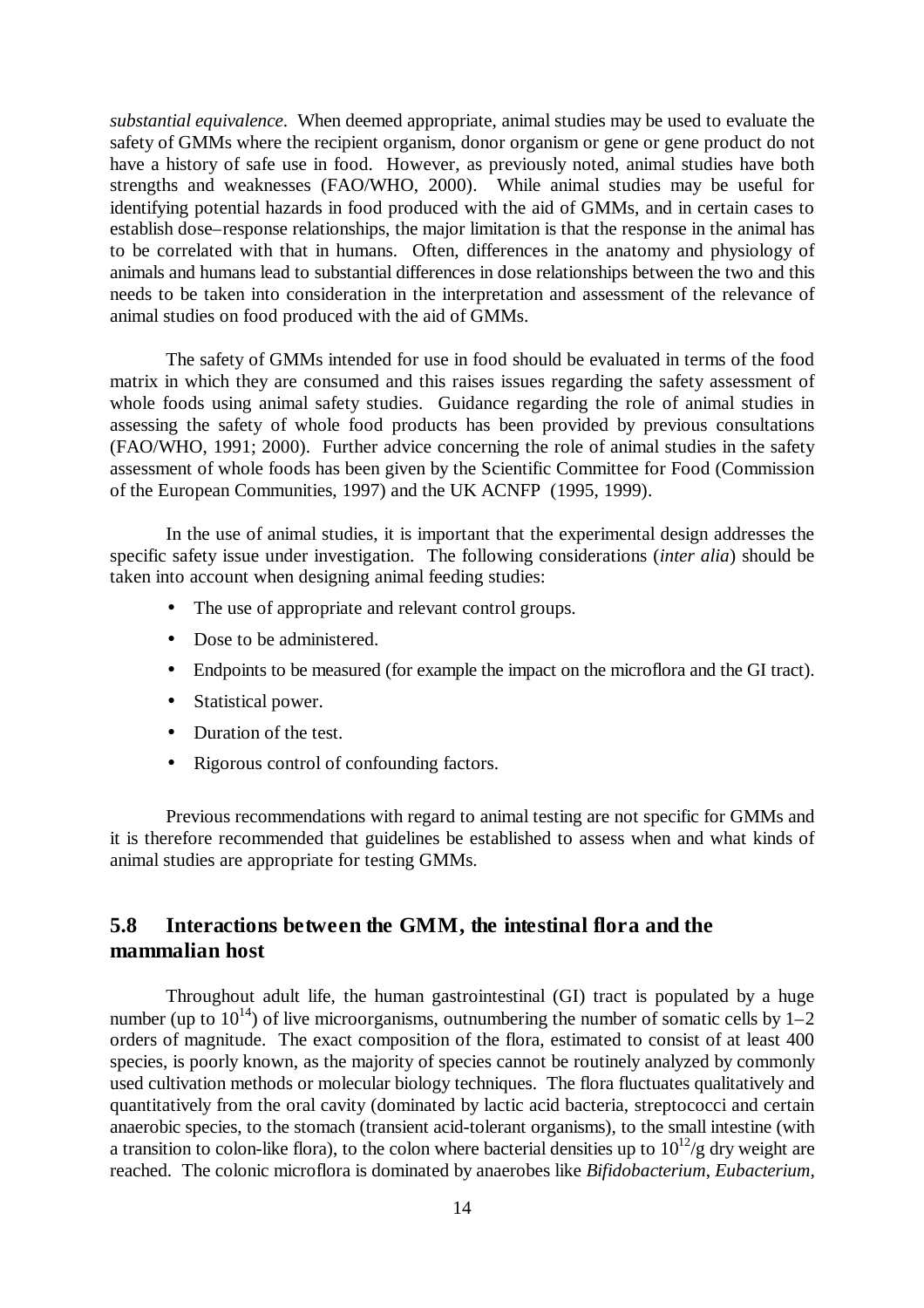*Bacteroides* and *Clostridium*, while the counts of microaerophilic microorganisms and facultative anaerobes such as Lactobacilli, Enterococci and coliforms usually are 3–4 orders of magnitude lower (Mikkelsaar et al., 1997; Willis and Gibson, 2000). Throughout the GI tract, the endogenous microflora represents the main barrier against exogenous microbes (colonization resistance; Araneo et al., 1996).

At any time after birth, the qualitative and quantitative composition of GI microflora depends on previous and ongoing exposure to and interactions with environmental factors (diet, antimicrobial therapy, disinfectants, food additives, occupation, climate etc.), factors associated with the mammalian host (age, gender, intestinal motility, transit time, pH, bile acids defensins etc.), and factors associated with flora itself (competition for nutrients, oxygen,  $H^+$ acceptors/receptors, production of antimicrobials, organic acids,  $NH_3$ ,  $H_2S$  etc.). The relative importance of these factors in the formation of GI ecosystem(s) has not yet been elucidated.

The GI flora may interfere with various mammalian host-associated structures and functions in a compartmentalized way and at an organ, cell, and molecular level (Falk et al., 1998; Midtvedt 1999; Moreau and Gaboriau-Ruthiau 2001). Some important interactions include:

- Role of enterocytic mitosis.
- Intestinal motility.
- Development of gut-associated immune system (GALT).
- Interference with enterohepatic circulation.
- Production of organic acids, nucleotides etc.
- Prokaryotic–eukaryotic cross-talk at the cellular level.

The relative importance of these interactions may vary according to the age and health status of the individual. The ability of an exogenous microbe (including a GMM) to survive in the GI tract depends on its ability to tolerate and adapt to the various microflora and host-associated factors mentioned above (survival being defined as the detection of a microorganism for a limited period of time where the growth rate is lower than the rate of elimination; Benbadis et al., 1995). In relation to colonization resistance, other strain-specific properties necessary for survival are not very well understood (Cesena et al., 2001). The strain may even leave the gut lumen and end up elsewhere by mechanisms usually termed translocation. Consequently, simple *in vitro* trials are not sufficient to predict the intestinal survival and suitable animal models, simulated human GI systems, and human trials may be required. Reliable strain identification is also essential for these studies.

A GMM that survives ingestion may only be a transient passenger or may establish itself for a variable time in the GI system. Colonization has been defined as the detection of a microorganism for a relevant period of time at a constant level (Benbadis et al., 1995).

While a permanent, life-long colonization of an adult by an exogenous microorganism is apparently a rare event, experiences with certain probiotic strains have shown that strains can be recovered in the faeces and colonic mucosa for weeks after discontinuation of oral administration (von Wright and Salminen, 1999). The term "persistence" has been introduced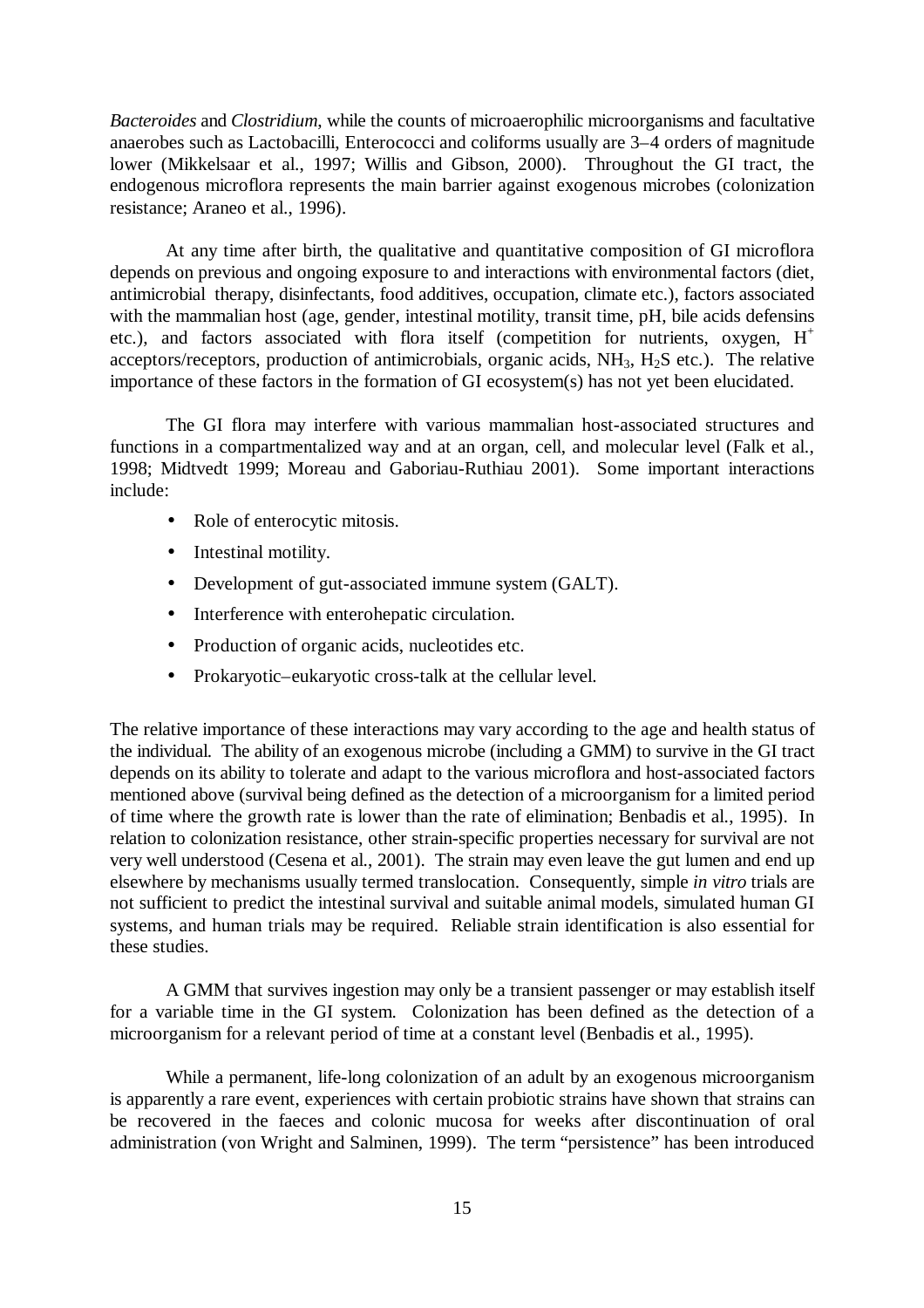to describe the survival of a microorganism in the GI tract for longer than two intestinal transit times (ILSI, 1999).

Whether the GMM is established in the GI tract or not, the possibility remains that it might influence the microflora or the mammalian host. The effects on the flora might partly depend on the functions expressed by the GMM (phenotypic expression), and potentially on horizontal gene transfer. The influences on the host can be direct or indirect. A direct effect can take place on all structures and functions listed previously, and indirect effects can be mediated through interference with the active part of endogenous flora. Even non-viable microorganisms are known to retain functional properties (i.e. cell adhesion, binding of chemicals, immunomodulating activities), which can have direct or indirect on both microflora- and hostassociated functions (reviewed by Ouwehand and Salminen, 1998). Additional liberation of biologically active compounds (toxins, enzymes etc.) may take place.

Conjugative transfer between microorganisms in the gut is known to occur. It is reasonable to assume that its probability depends both on the relatedness of the GMM to the intestinal microflora and on its residence time in the GI tract, this being more likely with a persistent or colonizing strain than with a transient strain. The possibility of transfer of DNA from lysed GMMs should not be overlooked, since bacterial transformation in the human oral cavity has been demonstrated (Mercer et al., 2001). Furthermore, the work of Schubbert et al. (1997) indicated measurable persistence of DNA in the intestinal tract, and studies on the fate of DNA from food in the mammalian GI tract showed that plant and recombinant DNA could enter the blood stream, tissue cells and even nuclei (Schubbert et al., 1997; Einspanier et al., 2001; Hohlweg and Doerfler, 2001).

## **5.9 Exposure**

The degree of intake of food GMMs needs to be considered in the pre-market safety evaluation and for monitoring any impact in the food chain.

The following factors should be considered when assessing exposure to such food GMMs:

- The food matrices in which the GMM or components thereof are consumed.
- Whether the exposure is to viable or non-viable GMMs, genes or gene products.
- The dose and duration of exposure (in assessing the potential hazard).
- Exposure should be assessed within the entire population, taking into consideration special population groups (e.g. immune-deficient individuals, children and the elderly) and different geographical regions.
- Exposure to GMMs and their components during their production and preparation in the food chain.

As GMMs gain use in the food supply, consideration needs to be given to methods that measure the potential effects of exposure on the general population. The issues relating to conducting health surveillance for genetically modified foods have been dealt with by a previous Consultation who found that: *"The change in nutrient levels in a particular crop plant may impact on overall dietary intake. In such cases, it is important to determine alterations in nutrient content and bio-availability, and their stability with time, processing and storage, as well*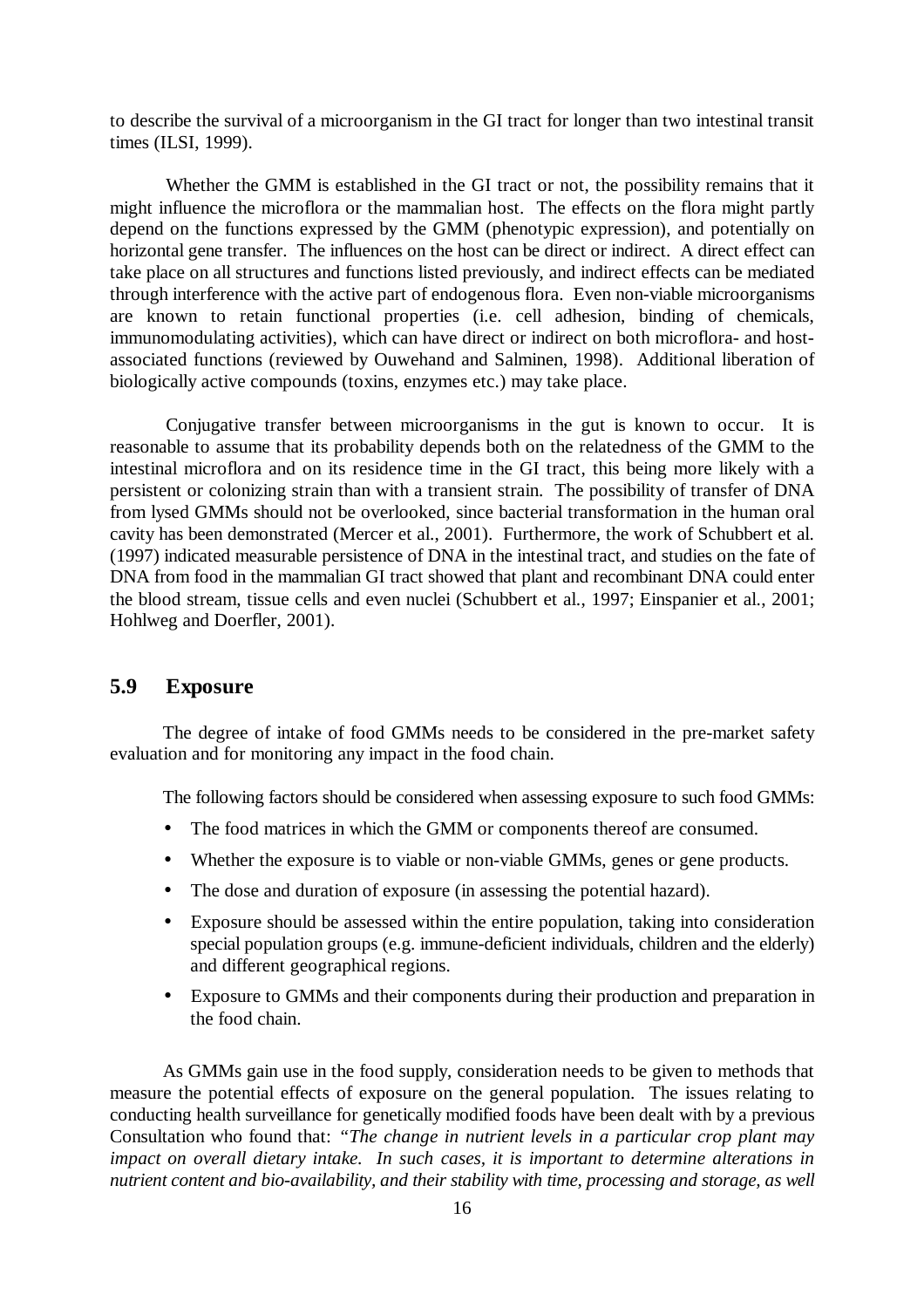*as to monitor changes in dietary patterns as a result of the introduction of the genetically modified food and evaluate its potential effect on nutritional and health status of consumers. However, an assessment of the impact on nutritional status of consumers is important for all significant dietary changes and not specific to the introduction of genetically modified foods"* (FAO/WHO, 2000).

As noted by a previous Consultation (FAO/WHO, 2001), very little is known about the potential long-term health effect of any food and this situation is compounded by the wide genetic variability in human populations. Given the complexity of monitoring the effects of human exposure to food produced with the aid of GMMs, it is recognized that it would be difficult to identify any effects against the background of conventional foods, unless studies were designed to answer very specific questions. Nevertheless, it is also recognized that it is important to develop methods to monitor (trace) exposure to GMMs.

#### **5.10 Impact on the immune system**

To assess the immune-modulating potential of a transgene in a GMM, a case-by-case consideration is recommended. A separate Consultation dealing with allergenicity in terms of genetically modified organisms has already made several recommendations in this regard (FAO/WHO, 2001).

It must be noted that interactions of gut microflora with the immune system occur. Gutassociated lymphoid tissue (GALT) has important interactions with the immune system and it is well established that microbial stimuli are the main antigenic forces in the development and maintenance of GALT and acquired immunity. It should be emphasized that GMMs, in contrast to food derived from GM plants, may establish themselves within the GI tract, thereby prolonging potential immune-modulating effects.

## **6. Conclusions**

- i. The Consultation agreed that the safety assessment of GMMs should proceed on a caseby-case basis aided by a series of well-defined questions. The Consultation confirmed that a comparative approach, using the concept of *substantial equivalence*, provided a practical means of identifying similarities and differences between food produced with the aid of GMMs and their appropriate comparators. These differences would then be the focus of the safety evaluation.
- ii. The Consultation noted that there are intrinsic properties of microorganisms that require special consideration in the application of the concept of *substantial equivalence*. In particular, it noted that the food matrix in which GMMs may be consumed could influence its safety, thus the impact of the food matrix needs to be considered. It may therefore be necessary to apply the concept of *substantial equivalence* both to the GMM and to the food produced with the aid of GMMs. In doing this, it may be necessary to examine additional parameters such as pathogenicity and persistence in the mammalian host GI tract.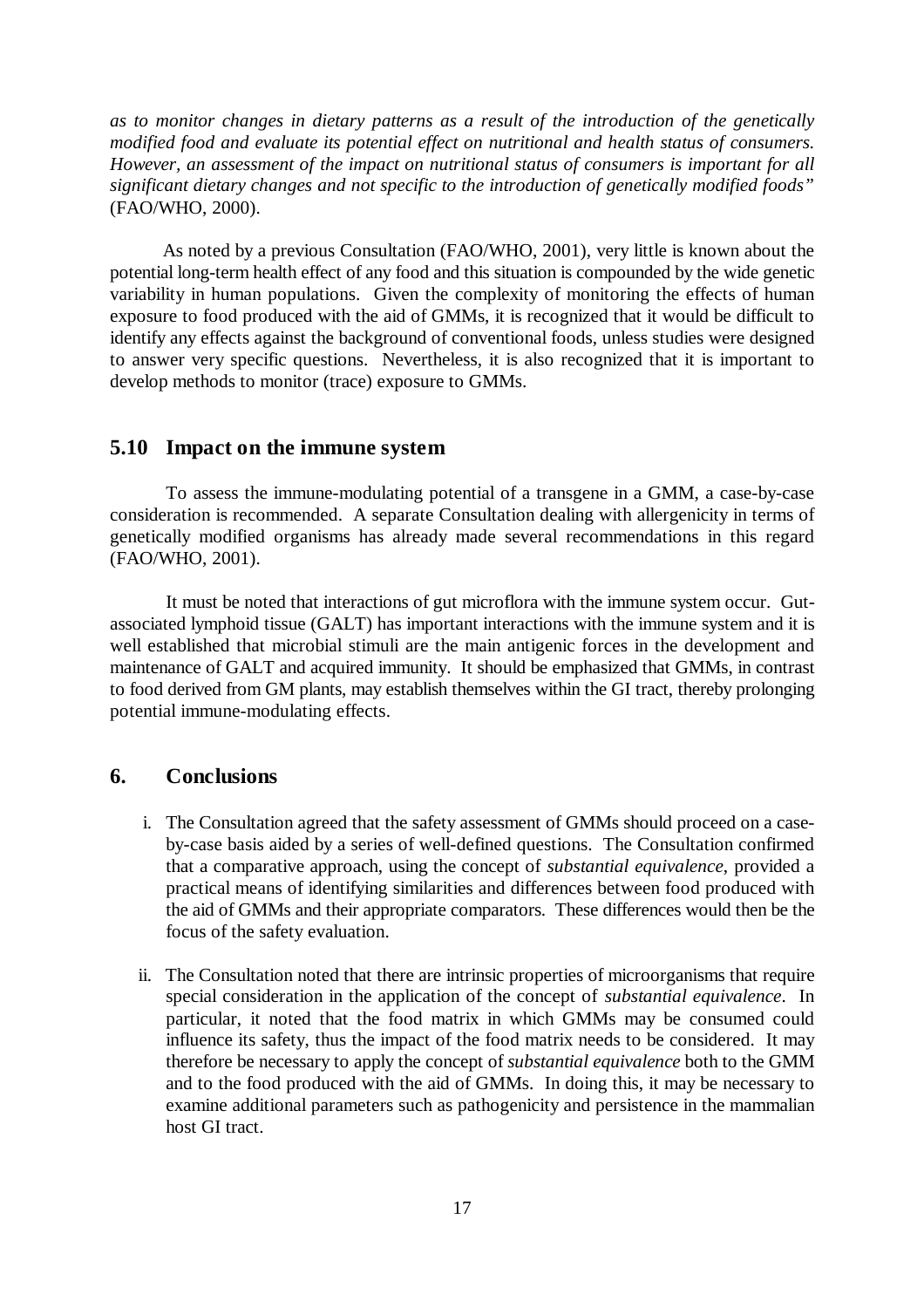- iii. The Consultation noted that the potential range of GMMs in food included viable and non-viable microorganisms that may be consumed as such or may be integral components of foods. The Consultation noted that because of the wide range of products involved, the safety assessment needed to take into consideration the specific uses and exposures to the GMM being considered.
- iv. The Consultation noted that the use of microorganisms in food production is of great importance to the nutritional quality and safety of the food supply. Therefore, the evaluation of GMMs should encompass both safety and nutritional aspects.
- v. The Consultation noted that microorganisms in the GI tract exert important effects on the immune system. While previous recommendations (FAO/WHO, 2001) relating to the allergenicity of new proteins expressed in GM plants can be used in the safety assessment of foods produced with the aid of GMMs, it must be noted that the possible effect of GMMs or their components on the immune system in the mammalian host requires additional consideration.
- vi. The Consultation noted that genetic material from food has the potential to transfer to gut microflora and to cells of the mammalian host *in vivo*. The safety concerns of such gene transfer need careful evaluation based on the properties of the GMM and its components.
- vii. The Consultation concluded that in developing a GMM for use in food production, vectors should be used which consist only of nucleotide sequences from microorganisms with a history of safe use in food. Any selectable markers should be carefully chosen and based on safe use. In particular, antimicrobial resistance marker genes should be avoided and not be present in the final GMM.

## **7. Recommendations**

- i. It is recognized that the complex ecosystem of the human gastrointestinal tract is subject to increasing and successful analysis. It is recommended that this analysis should be enhanced, including examination of the ecological components of the GI tract, the prevailing selective conditions, and the effect of nutritional conditions and host factors on the interactions. These studies would provide the basis for improved risk assessment.
- ii. While a permanent life-long colonization of an adult by an exogenous microbe is apparently a rare event, strains can be recovered from the intestinal tract for weeks after the discontinuation of exposure through food. Whether a GMM is established in the GI tract or not, the possibility remains that it might influence the microflora and/or the mammalian host. The effects on the flora might relate to functions expressed or to horizontal gene transfer. There is a need to improve the methods for evaluating the function of microorganisms in the GI tract.
- iii. Fermentation provides a simple technique to produce food of high nutritional and hygienic quality. This technology is used globally and is especially important in developing countries. The continued improvement of such technologies could involve the use of GMMs. The Consultation recommended that FAO/WHO promote capacity-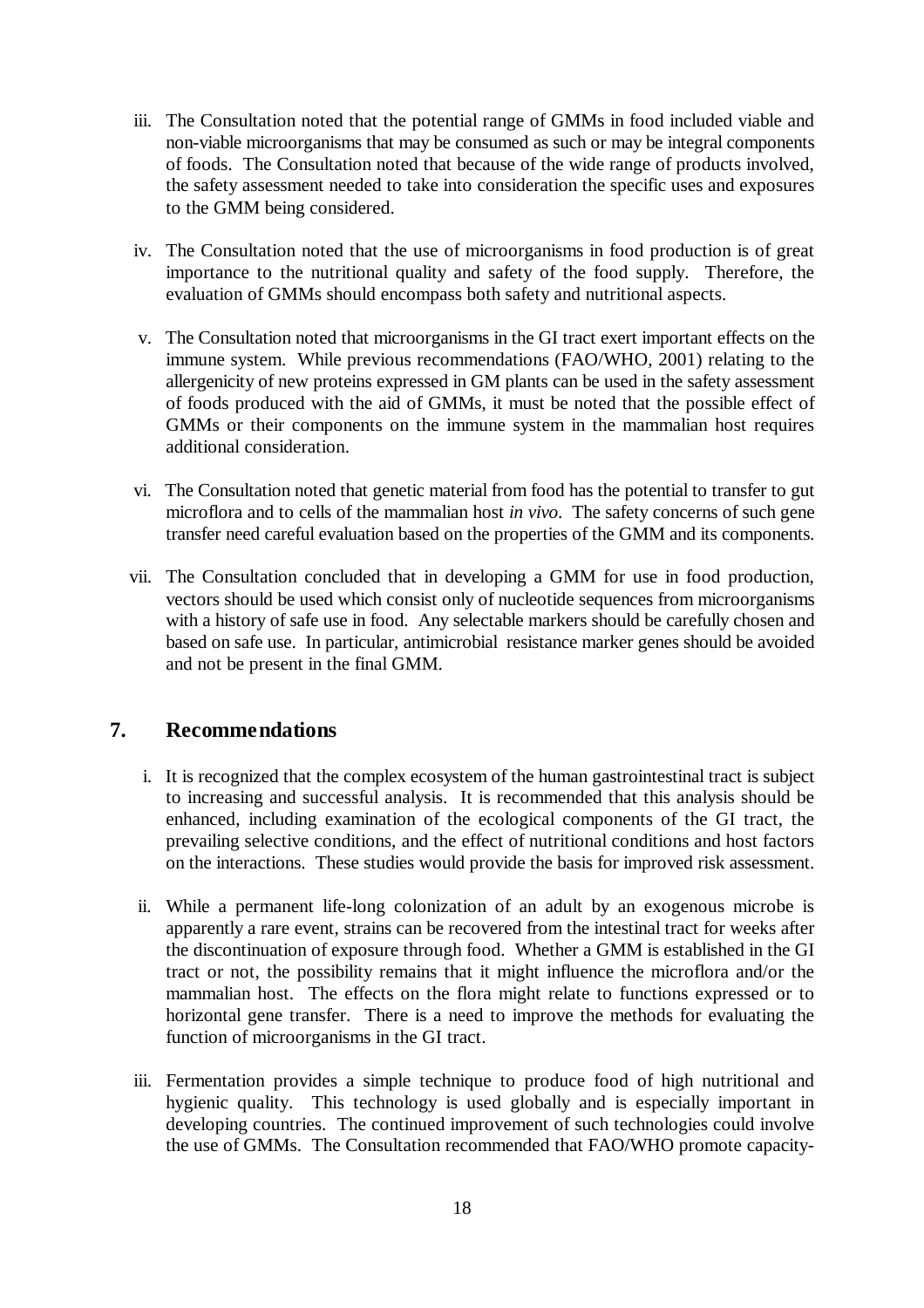building efforts to support the needs of developing countries in improving and evaluating this technology.

- iv. The Consultation recognized the need for efficient communication of issues related to the development and safety evaluation of GMM food. Specific communication of the principles guiding the safety assessment to the public etc. would enable efficient interaction and transparency in the evaluation process. The Consultation recommended that FAO/WHO coordinate the efforts to achieve this.
- v. The Consultation noted that specific methodologies are available which enhance the safety of GMMs through an improved understanding of the biology of microorganisms. New technologies are developing rapidly with a potential to enhance the safety evaluation of GMMs, especially bacteria. These are described within the report and include molecular profiling. The Consultation encourages further development and validation of such methods.
- vi. The Consultation identified a number of aspects that it recommends should be taken into account in assessing the safety of food produced with the aid of GMMs. Details of these are given in the body of the report and include:
	- application of the concept of *substantial equivalence* to the GMM and foods produced from the GMM;
	- consideration of the techniques used for the development of the GMM especially the history of safe use of host microorganisms and also of the microorganisms from which inserted gene(s) and vector(s) are derived – and avoidance of the use of antimicrobial resistance marker genes;
	- strain identification and characterization;
	- transfer of genetic material from the food to the gut microflora and mammalian host cells;
	- genetic stability of the GMM;
	- pathogenic potential of the GMM;
	- impact of the GMM on the human immune system; and
	- human exposure to the GMM and the effects of food processing, production and storage.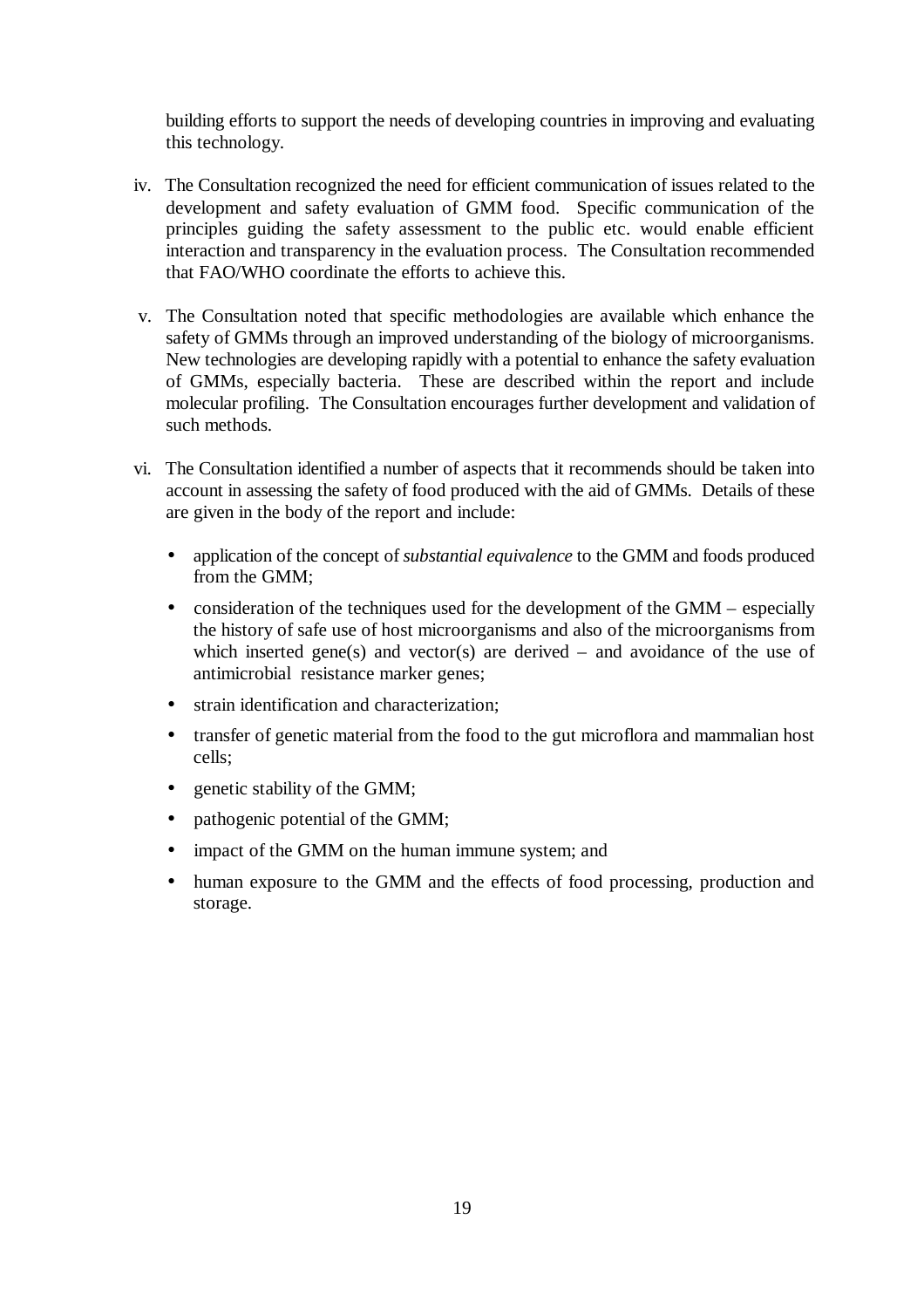## **8. References**

Araneo, B. A., Cebra, J. J., Beuth, J., Fuller, R., Heidt, P. J., Midtvedt, T., Nord, C. E., Nieuwenhuis, P., Manson, W. L., Pulverer, G, Rusch, V. C., Tanala, R., van der Waaij, D., Walker, R. I. and Wells, C. L. (1996): *Problems and Priorities for Controlling Opportunistic Pathogens with New Antimicrobial Strategies: an Overview of Current Literature.* Zentralblatt für Bakteriologie **283**, 431–465.

Benbadis, L., Cohen, P. S., Contrepois, M., Conway, P., Duval-Iflah, Y., Gasson, M. J., Blix, Gundersen, W., Hentges, D. J., Jacobsen, B. L., Klemm, P., Krivan, H., Krogfeldt, K. A., Lintermanns, P., Nielsen Møller, E., Norin, E., Schlundt, J. Saadbye, P. and Vuust, J. (1995): *Microbial Colonisation of the Body.* Microbial Ecology in Health and Disease **8**. Supp. 1: S33– S34.

Bräutigam, M., Hertel, C. and Hammes, W. P. (1997): *Evidence for natural transformation of Bacillus subtilis in foodstuffs.* FEMS Microbiology Letters **155**, 93–98.

Brunder, W. and Karch, H. (2000): *Genome plasticity in Enterobacteriaceae*. International Journal of Medicine and Microbiology **290(2)**, 153–65.

Cesena, C., Morelli, L., Alander, M., Siljander, T., Tuomola, E., Salminen, S., Mattila-Sandholm, T., Vilpponen-Salmela, T. and von Wright, A. (2001): Lactobacillus crispatus *and its nonaggregating mutant in human colonisation trials.* Journal of Dairy Science **84**, 1001–1010.

Clewell, D. B. (1993) Bacterial Conjugation. Plenum Publishing Press, New York.

Commission of the European Communities (1997): Commission recommendation of 29 July 1997 concerning the scientific aspects and presentation of information necessary to support applications for the placing on the market of novel foods and novel food ingredients and the preparation of initial assessment reports under regulation (EC) No 258/97 of the European Parliament and of the Council; Official Journal of the European Communities L253/1-36.

Davison, J. (1999): *Genetic exchange between bacteria in the environment.* Plasmid **42**, 73–91.

de Vries, J., Meier, P. and Wackernagel, W. (2001): *The natural transformation of the soil bacteria Pseudomonas stutzeri and Acinetobacter sp. by transgenic plant DNA strictly depends on homologous sequences in recipient cells.* FEMS Microbiology Letters **195**, 211–215.

Einspanier, R., Klotz, A., Kraft, J., Aulrich, K., Poser, R., Schwägele, F., Jahreis, G., Flachowsky, G. (2001): *The fate of forage plant DNA in farm animals: a collaborative case-study investigating cattle and chicken fed recombinant plant material.* European Food Research and Technology **212**, 129–134.

Fabb, S. A. and Ragoussis, J. (1995): *Yeast artificial chromosome vectors.* Molecular Cell Biology (Hum. Dis. Ser.) **5**,104–124.

Falk, P. G., Hooper, L. V., Midtvedt, T. and Gordon, J. I. (1998): *Creating and maintaining the gastrointestinal ecosystem: What we know and need to know from gnotobiology.* Microbiology and Molecular Biology Reviews **62**, 1157–1170.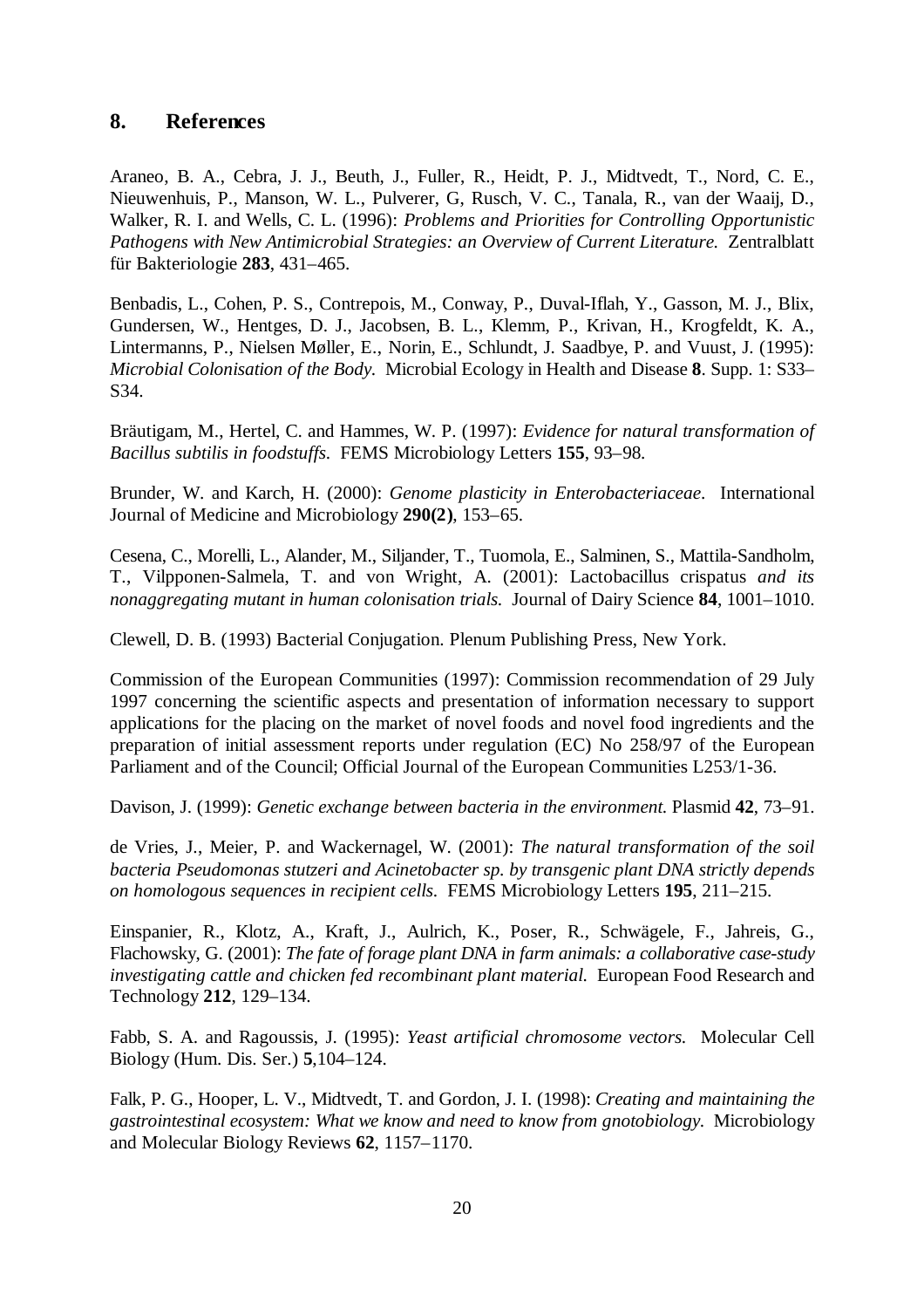FAO/WHO (1991): Strategies for assessing the safety of foods produced by biotechnology. World Health Organization, Geneva.

FAO/WHO (1996): Biotechnology and food safety. FAO Food and Nutrition Paper 61, Food and Agriculture Organization of the United Nations, Rome.

FAO/WHO (2000): Safety aspects of genetically modified foods of plant origin. World Health Organization, Geneva.

FAO/WHO (2001): Evaluation of the allergenicity of genetically modified foods. Food and Agriculture Organization of the United Nations, Rome.

Finlay, B. B. and Cossart P. (1997): *Exploitation of mammalian host cell functions by bacterial pathogens* Science **276**, 718–725.

Gasser, F. (1994): *Safety of lactic acid bacteria and their occurrence in human clinical infection.* Bulletin Institute Pasteur **92**, 45–67.

Giraldo, P. and Montoliu, L. (2001): *Size matters: use of YACs, BACs and PACs in transgenic animals.* Transgenic Research **10**, 83–103.

Hohlweg, U. and Doerfler, W. (2001): *On the fate of plant or other foreign genes upon the uptake of food or after intramuscular injection in mice.* Molecular Genetics and Genomics **265**, 225– 233.

ILSI (1995): *The safety assessment of novel foods.* International Life Sciences Institute, Europe, Brussels.

ILSI (1999): *The safety assessment of viable genetically modified microorganisms used as food.* International Life Sciences Institute, Europe, Brussels.

JECFA (1999): Joint FAO/WHO Expert Committee on Food Additives. FAO Food and Nutrition Papers **52** Addendums 1–8.

Lawrence, J. and Roth, J. (1998): *Roles of horizontal gene transfer in bacterial evolution.* In: Horizontal gene transfer (Syvanen, M. and Kado, C. I. eds.) Chapman and Hall, London, pp 208– 225.

Le Bourgeois, P., Daveran-Mingot, M. L. and Ritzenthaler, P. (2000): *Genome plasticity among related Lactococcus strains: identification of genetic events associated with macrorestriction polymorphisms.* Journal of Bacteriology **182**, 2481–2491.

Lorenz, M. G. and Wackernagel, W. (1993): *Bacterial gene transfer in the environment.* In: Transgenic organisms, risk assessment of deliberate release (Wöhrmann, W. and Tomiuk, J. eds.) Birkhäuser, Basel, Boston, Berlin, pp 43–64.

Lorenz, M. G. and Wackernagel, W. (1994): *Bacterial gene transfer by natural genetic transformation in the environment.* Microbiology Review **58**, 563–602.

Majewski, J. (2001): *Sexual isolation in bacteria.* FEMS Microbiology Letters **199**, 161–169.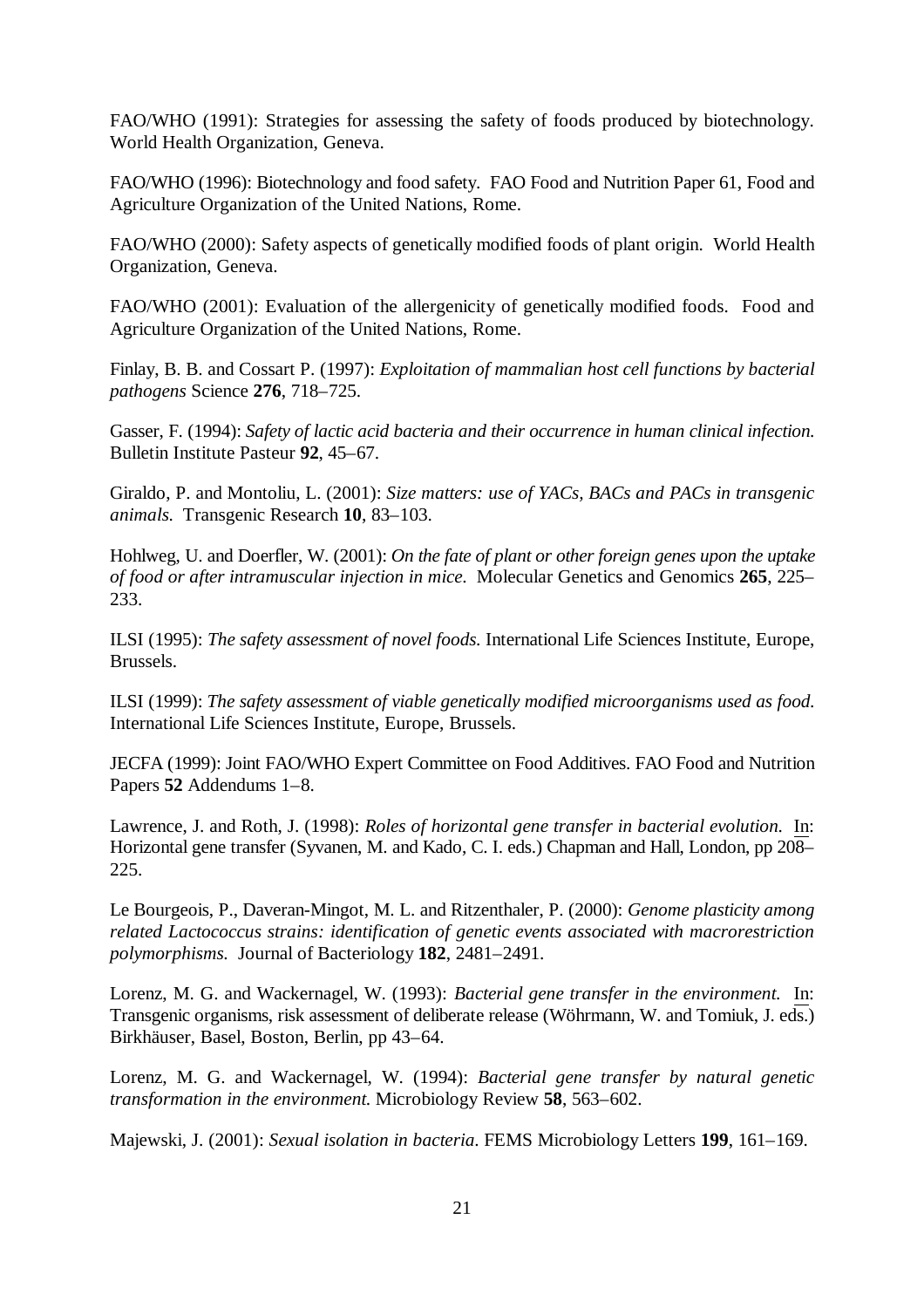Masters, M. (1996): *Generalised transduction.* In: *Escherichia coli* and *Salmonella* (Neidhart, F. C. ed.) ASM Press, Washington, DC, pp 2421–2441.

Mercer, D., Scott, K., Melville, C., Glover, A. and Flint, H. (2001): *Transformation of an oral bacterium via chromosomal integration of free DNA in the presence of human saliva.* FEMS Microbiology Letters **200**, 163–167.

Midtvedt, T. (1999): *Microbial functional activities.* In: Probiotics, other nutritional factors, and intestinal microflora (Hansson, L. A. A. and Yolken, R. H. eds.) Lippincott-Raven Publisher, Philadelphia, USA, pp 79–96.

Mikkelsaar, M., Mändar, R. and Sepp, E. (1997): *Lactic acid microflora in the human microbial ecosystem and its development.* In: Lactic acid bacteria: Microbiology and functional aspects (Salminen, S. and von Wright, A. eds) Marcel, Dekker Inc.¸ New York, pp 279–342.

Moreau, M. C. and Gaboriau-Ruthiau, V. (2001): *Influence of resident intestinal microflora on the development and functions of the gut-associated lymphoid tissue.* Microbial Ecology in Health and Disease **13**, 65–86.

Morschhauser, J., Kohler, G., Ziebuhr, W., Blum-Oehler, G., Dobrindt, U., and Hacker, J. (2000): *Evolution of microbial pathogens.* Philosophical Transaction Royal Society of London **355**, 695 –704.

OECD (1993): *Safety evaluation of foods derived by modern biotechnology: concepts and principles.* Organization for Economic Cooperation and Development, Paris.

Ouwehand, A. and Salminen, S. (1998): *The health effects of cultured milk products with viable and non-viable bacteria.* International Dairy Journal. **8**, 749–758.

Roberts, M. S. and Cohan, F. M. (1993): *The effect of DNA sequence divergence on sexual isolation in Bacillus.* Genetics **134**, 401–408.

Schubbert, R., Renz, D., Schmidt, B. and Dorfler, W. (1997): *Foreign (M13) DNA ingested by mice reaches peripheral leukocytes, spleen and liver via the intestinal wall mucosa and can be covalently linked to mouse DNA.* Proceedings of the National Academy of Sciences, USA **94**, 961–966.

Stibitz, S. and Yang, M. S. (1999): *Genomic plasticity in natural populations of* Bordetella pertussis*.* Journal of Bacteriology **181**, 5512–5515.

Syvanen, M. and Kado, C. I. (eds) (1998): *Horizontal gene transfer.* Chapman and Hall, London.

UK ACNFP (1995): *Structured approach to safety assessment of novel foods and processes.* Advisory Committee on Novel Foods and Processes, Annual Report for 1994, Ministry of Agriculture Fisheries and Food, London.

UK ACNFP (1999): *The role of toxicological studies in assessing the safety of novel foods for humans.* Advisory Committee on Novel Foods and Processes, Annual Report for 1998, Ministry of Agriculture, Fisheries and Food, London.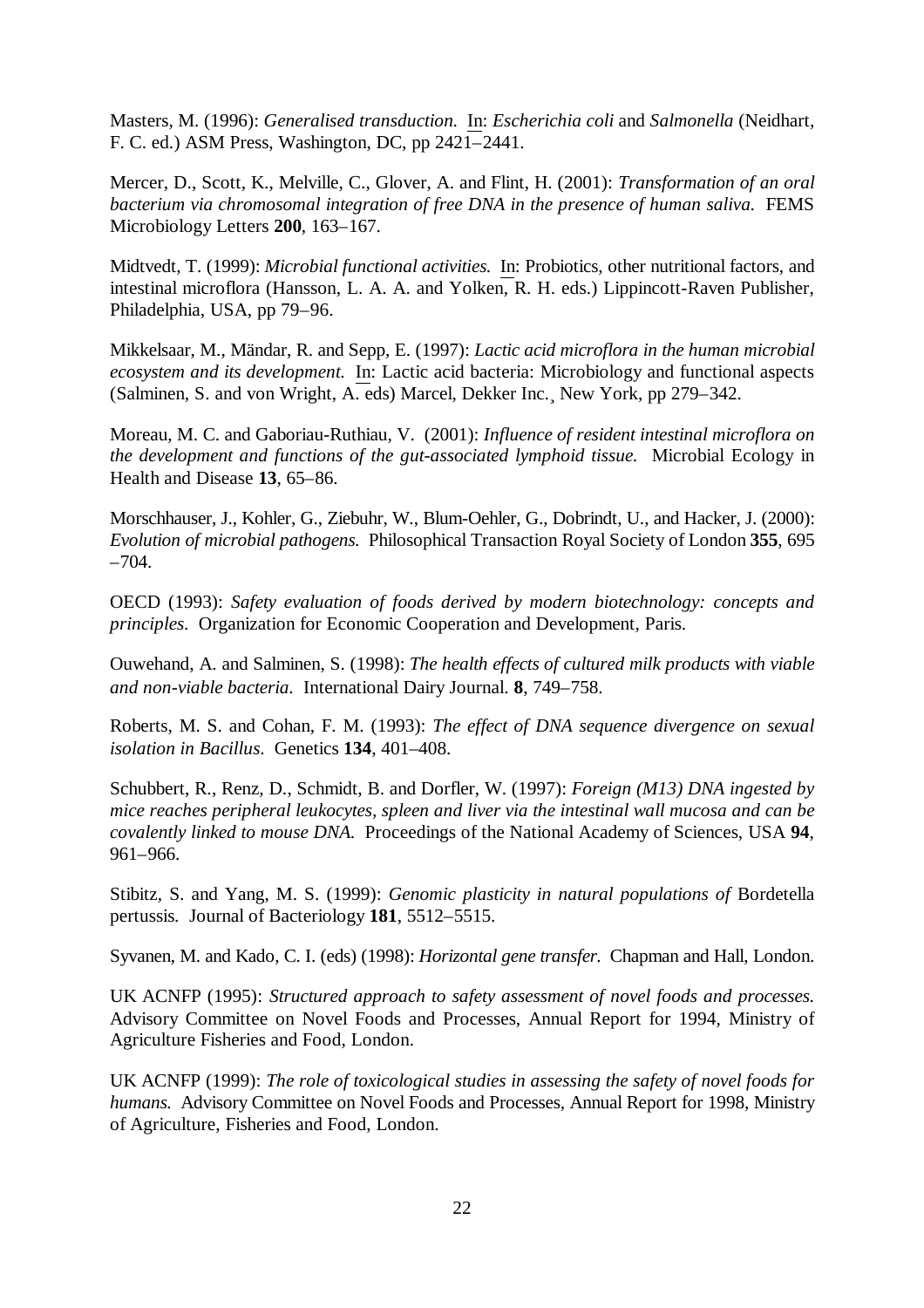von Wright, A. and Salminen, S. (1999): *Probiotics: established facts and open questions.* European Journal of Gastroenterology and Hepatology **11**, 1195–1198.

Willis C. L. and Gibson G. R. (2000): *The natural microflora of humans.* In: Encyclopaedia of food microbiology (Robinson, R. K., Batt, C. A. and Patel, P. D. eds) Academic Press, London, pp 1351–1355.

WHO (1995): *Application of the principles of substantial equivalence to the safety evaluation of foods or food components from plants derived by modern biotechnology.* World Health Organization, Geneva.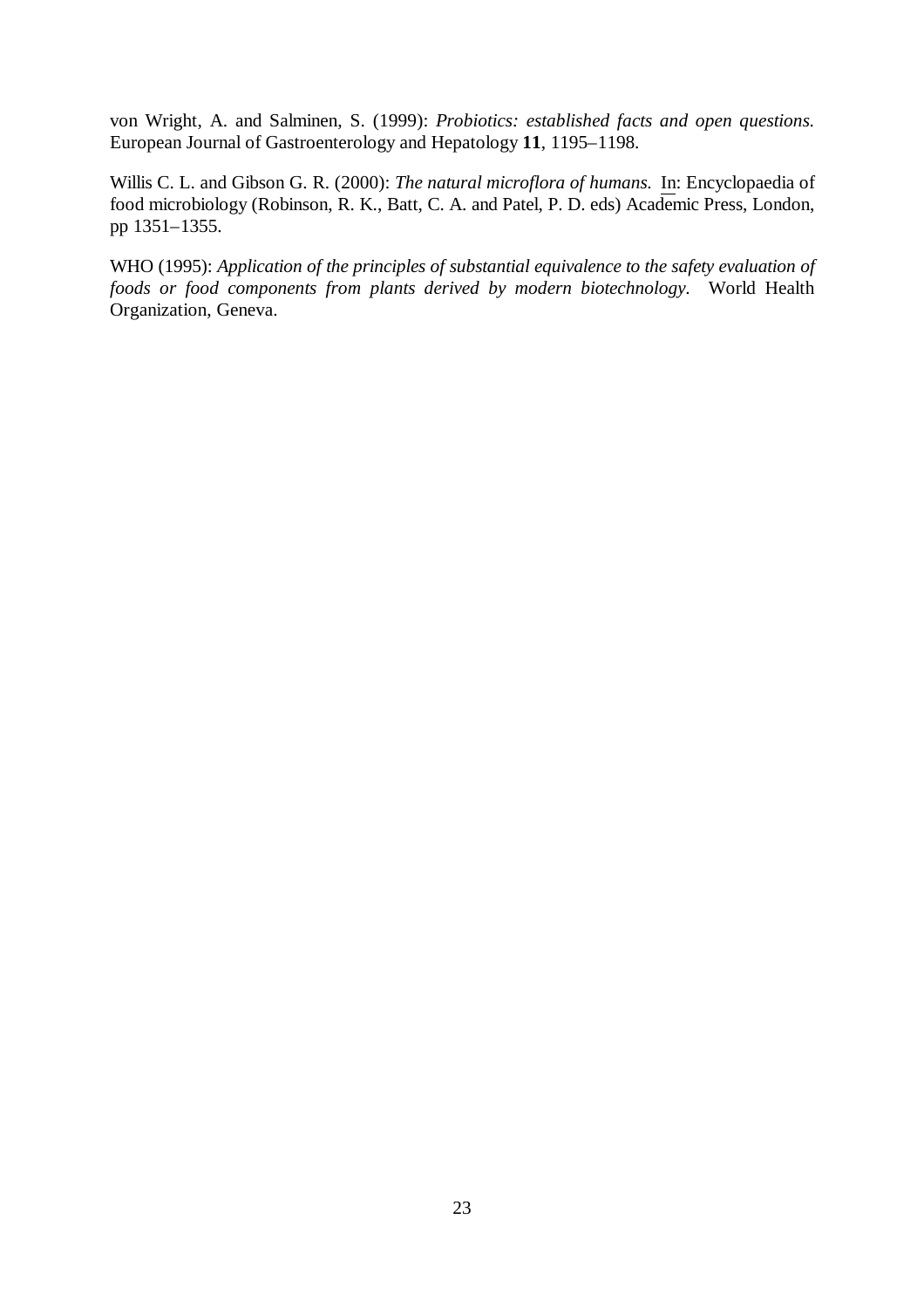## **Annex I: List of Participants**

## **Experts**

- **\*\*Dr Thomas A. Cebula,** Division of Molecular Biology (HFS-234), Office of Applied Research & Safety Assessment, Center for Food Safety and Applied Nutrition, Food and Drug Administration, 200 C Street, S.W., Washington D.C. 20204, USA, Tel: +1 202 205 4217, Fax: +1 202 401 1105, E-mail: tac@cfsan.fda.gov
- **Assoc. Prof. Dr (Mrs) G. Candan Gürakan (Gültekin)**, Food Engineering Department Middle East Technical University, 06531 Ankara, Turkey, Tel: +90 312 2105642, Fax: +90 312 2101270, E-mail: candan@metu.edu.tr
- **Dr Alexander G. Haslberger,** Inst. for Microbiology and Genetics; University of Vienna, Dr. Bohrgasse 9, A-1030 Vienna Austria, Fax: +43 1 7189470 1690, E-mail: hasi1@via.at
- **Dr Mae-Wan Ho,** Biology Department, Open University, Walton Hall, Milton Keynes, K7 6AA, UK, Tel: +44 1908 274066, Fax: +44 1908 653744, E-mail: ho\_mae\_wan@hotmail.com
- **Dr Shizunobu Igimi**, National Institute of Infectious Diseases, Department of Biomedical Food Research, Laboratory of Food Microbiology, 1-23-1, Toyama, Shinjuku-Ku, Tokyo 162-8640, Japan, Tel: +81-3-5285-1111, Fax: +81-3-5285-1176, E-mail: igimi@nih.go.jp
- **Dr Agustín López Munguía**, Instituto de Biotecnología-UNAM (IBT/UNAM), Apartado Postal 510-3, Cuernavaca, Morelos, 62271 Mexico, Tel: +52 5 622 7637, Fax: +52 7-3172388 & 7 3172399, E-mail: agustin@ibt.unam.mx
- **Dr Bodil Lund Jacobsen**, Institute of Food Safety and Toxicology, Division of Microbial Safety, Danish Veterinary and Food Administration, Mørkhøj Bygade 19, 2860 Søborg, Denmark, Tel: +45 33 95 61 86, Fax: +45 33 95 66 98, E-mail: bbj@fdir.dk
- **Dr Charles F**. **Mugoya**, Uganda National Council for Science and Technology P. O. Box 6884, Kampala, Uganda, Tel: +256 41 250499, Fax: +256 41 234579, E-mail: bioearn@infocom.co.ug
- **Dr Ian Munro,** Professor, Department of Nutritional Sciences, Faculty of Medicine, University of Toronto, Canada, Tel: +1 905 542 2900, Fax: +1 905 542 1011, E-mail: imunro@cantox.com
- **Professor Ingolf F**. **Nes**, Department of Chemistry and Biotechnology, Laboratory of Microbial Gene Technology, P.O. Box 5051, N-1432 ÅS, Norway, Tel: +47 64 94 94 71, Fax: +47 64 94 14 65, Email: Ingolf.Nes@IKB.NLH.NO
- **Dr Son Radu,** Department of Biotechnology, Faculty of Food Science and Biotechnology, University Putra Malaysia, 43400 UPM Serdang, Selangor, Malaysia, Tel: +60 3 89486101 ext. 8361, Fax: +60 3 89423552, E-mail: son@fsb.upm.edu.my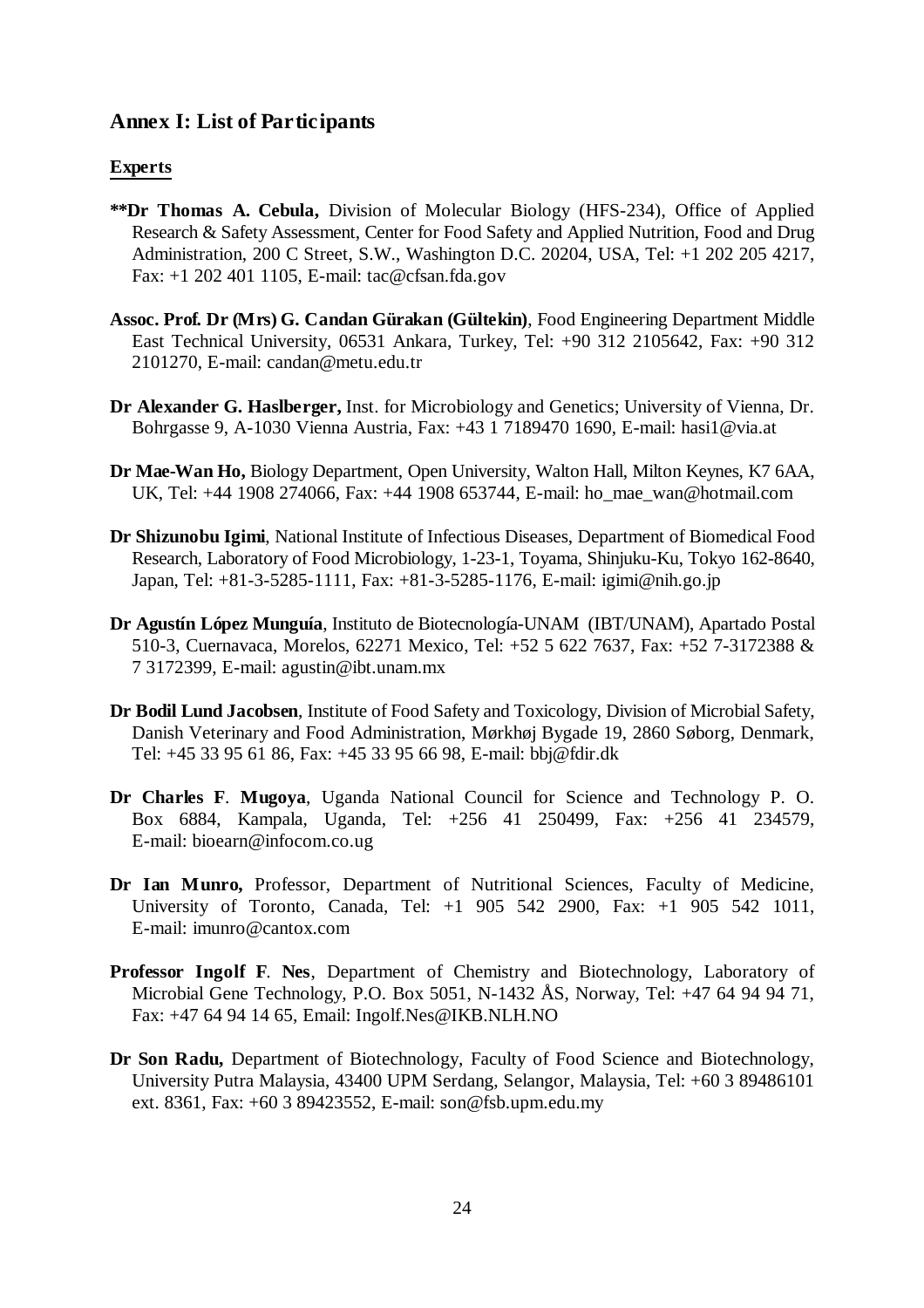- **Professor Matthias Sipiczki,** Department of Genetics, University of Debrecen, Egyetem-ter 1, PO Box 56, H-4010 Debrecen, Hungary, Tel: +36 52 316 666, Fax: +36 52 533 690, E-mail: lipovy@tigris.klte.hu
- **Dr Ruud Valyasevi,** National Center for Genetic Engineering and Biotechnology, National Science and Technology Development Agency, 73/1Rama 6 Road, Rajathevee, Bangkok 10400, Thailand, Tel: +66 2 644 8150 90 ext. 507, Fax: +66 2 644 8107, E-mail: valy@biotec.or.th
- **Dr Christopher Viljoen**, GMO Testing Facility, Dept. of Botany and Genetics, University of the Free State, P. O. Box 339, Bloemfontein, 9300, South Africa, Tel: +27 51 401 2776, Fax: +27 51 448 8772, E-mail: viljoecd@sci.uovs.ac.za
- **Dr Gun-Jo Woo**, Director, Division of Food Microbiology & GMO, Korea Food & Drug Administration, 5 Nokbun-dong, Eunpyung-gu, Seoul 122-704, Republic of Korea, Tel: +82 2 380 1681, E-mail: gjwoo@kfda.go.kr
- **\*\*Dr William Yan**, Head, Office of Food Biotechnology, Food Directorate, Health Canada, 4th Floor, Banting Research Centre, Tunney's Pasture, A.L. 2204A1, Ottawa, Ontario, Canada K1A 0L2, Tel: +1 613 941 5535, Fax: +1 613 952 6400, E-mail: William\_Yan@hc-sc.gc.ca

\*\* Participated by teleconference

#### **Authors of Working Papers (FAO/WHO Advisers)**

- **Dr Michael Teuber**, ETH Institute of Food Science, ETH Zentrum, LFO G 18, CH-8092 Zürich, Switzerland, Tel: +41 1 632 3333, Fax: +41 1 632 1266, E-mail: teuber@ilw.agrl.ethz.ch (Topic 1)
- **Professor Dr Walter. P. Hammes,** University of Hohenheim, Institute of Food Technology, Garbenstrasse 28, D-70599 Stuttgart, Germany, Tel: +49 711 459 2305, Fax: +49 711 459 4199, E-mail: hammeswp@uni-hohenheim.de (Topic 2a)
- **Dr Wilfried Wackernagel,** University of Oldenburg, Institute of Genetics, P.O. Box 2503, D-26111 Oldenburg, Germany, Tel: +49 441 798 3298, Fax: +49 441 798 3250, E-mail: wilfried.wackernagel@uni-oldenburg.de (Topic 4)
- **Professor Tore Midtvedt**, Department of Cell and Molecular Biology, Karolinska Institutet, SE-171 77 Stockholm, Sweden, Tel: +46 8 728 6720, Fax: +46 8 31 3918, E-mail: tore.midtvedt@cmb.ki.se (Topic 5b)
- **\*Dr Eric Johnson,** Professor, Department of Food Microbiology & Toxicology, Food Research Institute, University of Wisconsin–Madison, 1925 Willow Drive, Madison, WI 53706–1187, USA, Tel: +1 608-263-7944, Fax: +1 608-263-1114, E-mail eajohnso@facstaff.wisc.edu (Topic 7)
- **\*Dr Gary Sayler,** Center for Environmental Biotechnology, University of Tennessee, Knoxville, TN 37996-1605, USA, Tel: +1 865 974 8080, Fax: +1 865 974 8086, E-mail: sayler@utk.edu (Topic 9)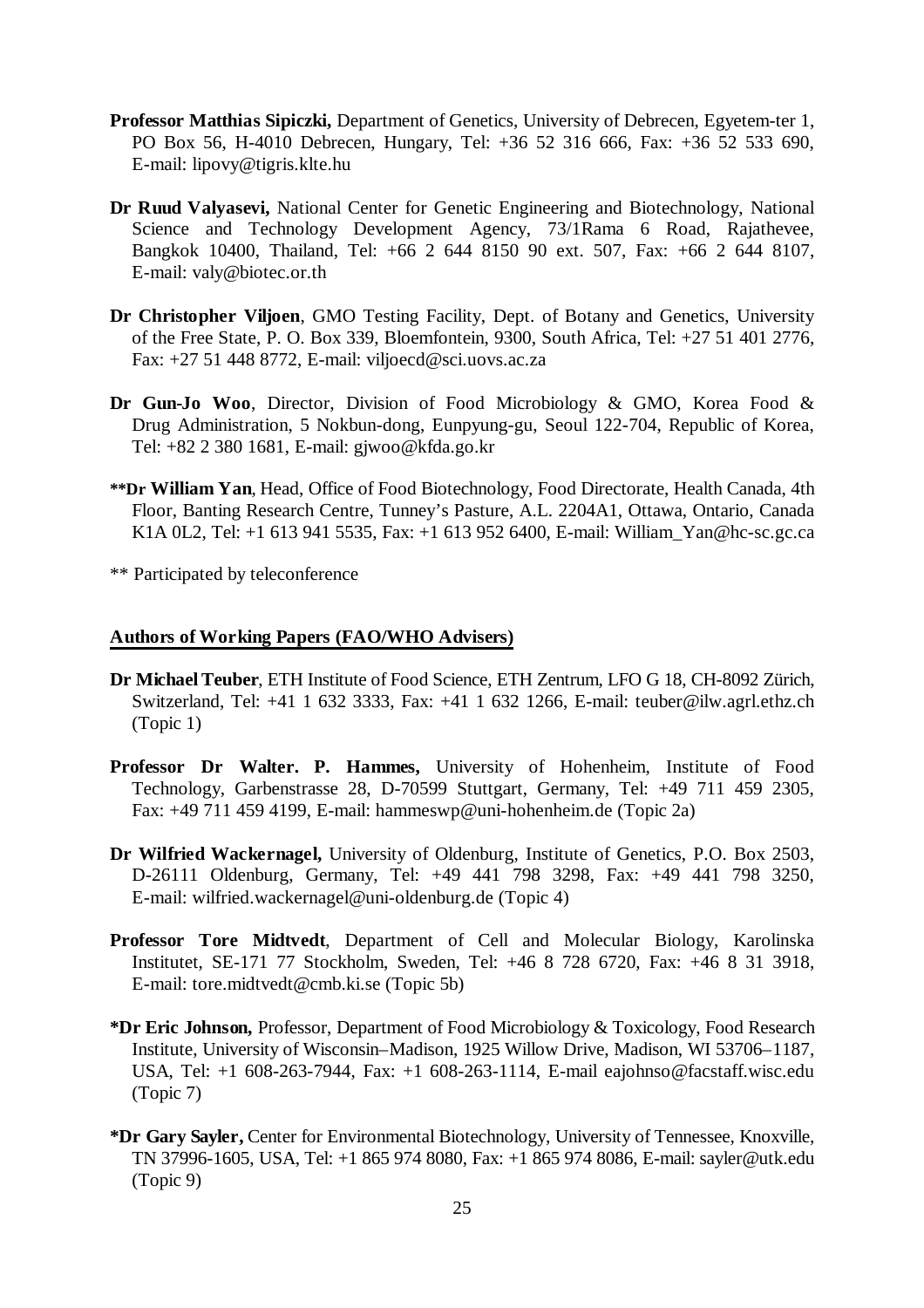- **Professor Michael Gasson,** Department of Genetics and Microbiology, Institute of Food Research, Norwich Research Park, Colney, Norwich, NR4 7UA, United Kingdom, Tel: +44 1603 255 248, Fax: +44 1603 507 723, E-mail: mike.gasson@bbsrc.ac.uk (Topic 2b)
- **Professor Atte von Wright,** University of Kuopio, P. O. Box 1627, FIN-70211, Kuopio Finland, Tel: +358 17 162087, Fax: +358 17 163322, E-mail: atte.vonWright@uku.fi (Topic 5a)

\* These experts could not participate due to an unexpected incident but kindly submitted papers.

#### **Observers**

- **Dr Mitsuhiro Ushio,** Head, Secretariat of the Codex Ad Hoc Intergovernmental Task Force on Foods Derived from Biotechnology, 1-2-2 Kaumigaseki, Chiyoda-ku, Tokyo 100-8916, Japan, Tel: +81 3 3595 2326, Fax: +81 3 3503 7965, E-mail: ushio-mitsuhiro@mhlw.go.jp
- **Dr Anne MacKenzie,** Chairperson of the Codex Committee on Food Labelling, Canadian Food Inspection Agency, 59 Camelot Drive, Nepean, Ontario K1A 0Y9, Canada, Tel: +1 613 225 2342 ext 4188, Fax: +1 613 228 6638, E-mail: amackenzie@em.agr.ca
- **\*\*Dr James Maryanski**, Office of Regulation and Policy, Center for Food Safety and Applied Nutrition, Food and Drug Administration (HFS-13), 200 C St., S.W., Washington, DC 20204, USA, Tel: +1 202 205 4359, Fax: +1 202 401 2893, E-mail: James.Maryanski@cfsan.fda.gov

\*\*Participated by teleconference

#### **Secretariat**

- **Dr Jørgen Schlundt,** Coordinator, Food Safety Programme, WHO, Avenue Appia 20, 1211 Geneva 27, Switzerland, Tel: +41 22 791 3445. Fax: +41 22 791 4807, E-mail: schlundtj@who.int
- **Dr Yoshiko Saito,** Scientist, Food Safety Programme**,** WHO, Avenue Appia 20, 1211 Geneva 27, Switzerland, Tel: +41 22 791 4324, Fax:+41 22 791 4807, E-mail: saitoy@who.int
- **Dr Dennis Bittisnich,** Scientist, Food Safety Programme, WHO, Avenue Appia 20, 1211 Geneva 27, Switzerland, Fax: +41 22 791 4807, E-mail: bittisnichd@who.int
- **Dr David Jonas,** Temporary Adviser, WHO, Avenue Appia 20, 1211 Geneva 27, Switzerland, E-mail: davidjonas1@compuserve.com
- **Dr Jean-Louis Jouve,** Chief, Food Standard and Quality Service, Food and Nutrition Division, FAO, Viale delle Terme di Caracalla-00100, Rome, Italy, Tel: +39 06 570 55858, Fax:+39 06 570 54796, E-mail: JeanLouis.Jouve@fao.org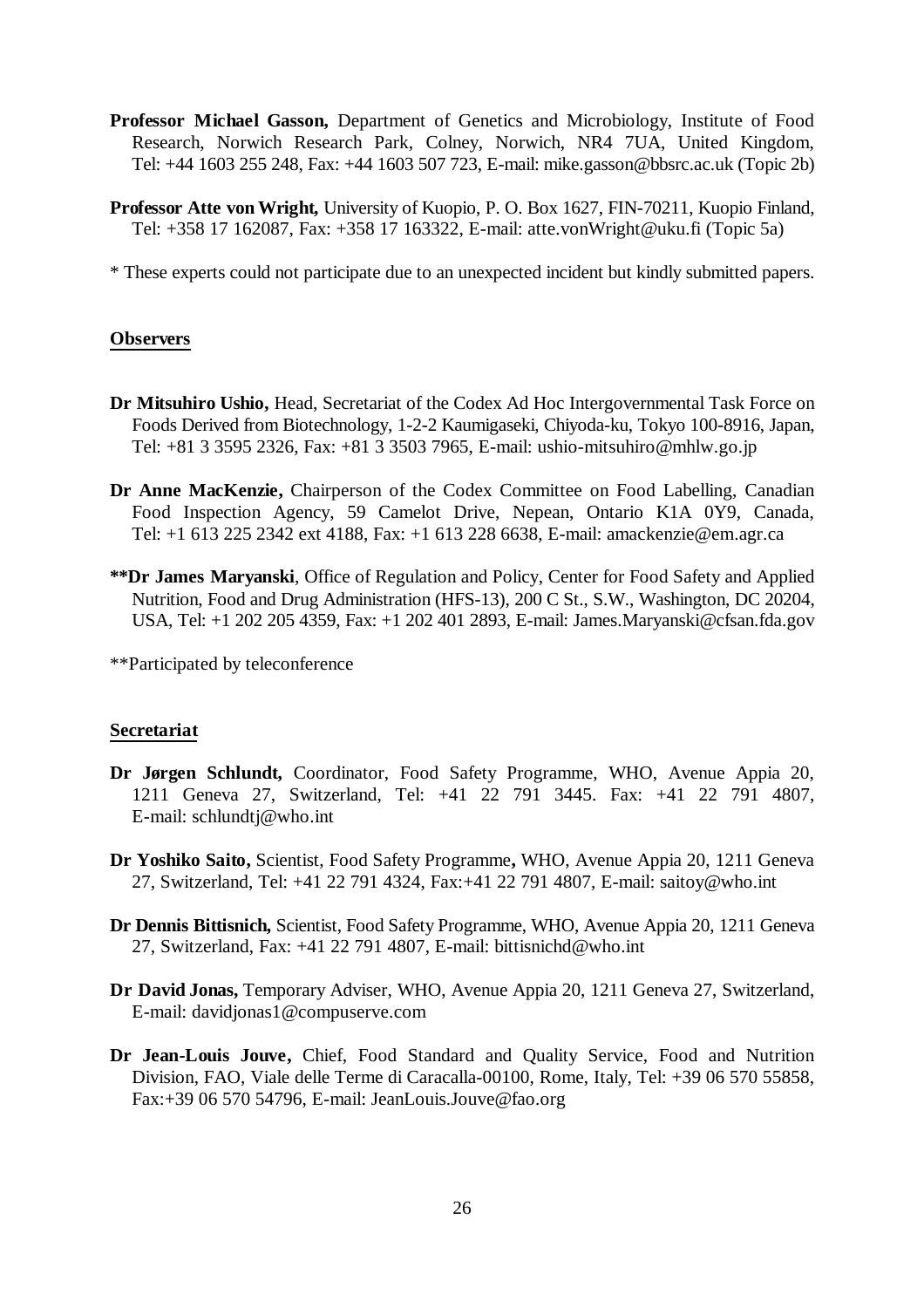**Mr Yoshihide Endo,** Food Standards Officer, Food and Nutrition Division, FAO, Viale delle Terme di Caracalla-00100, Rome, Italy, Tel: +39 06 570 54796, Fax: +39 06 570 54593, E-mail: yoshihide.endo@fao.org